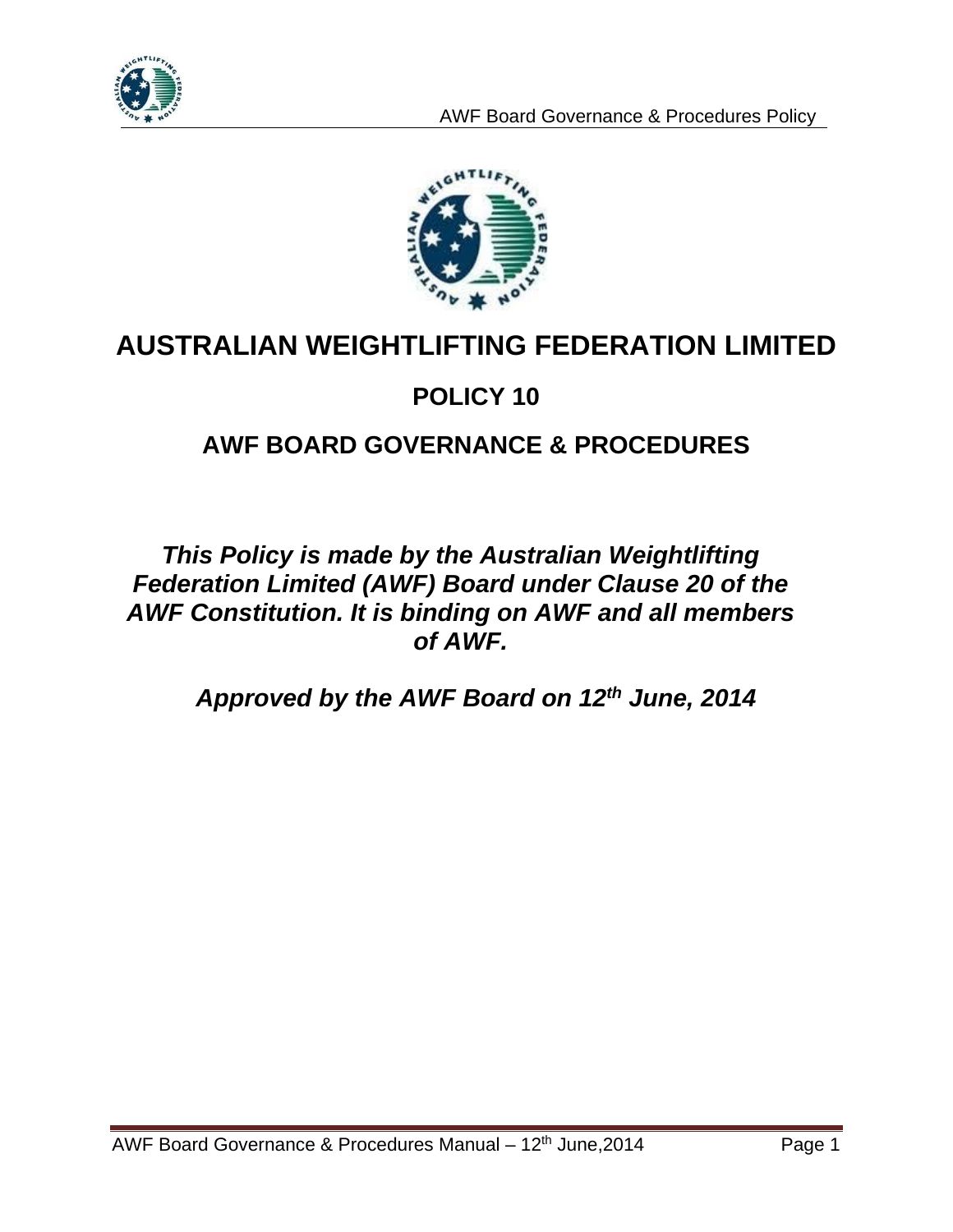

AWF Board Governance & Procedures Policy

# **AWF Manual**

# **BOARD GOVERNANCE POLICY & PROCEDURES MANUAL**

*Updated: 12th June 2014*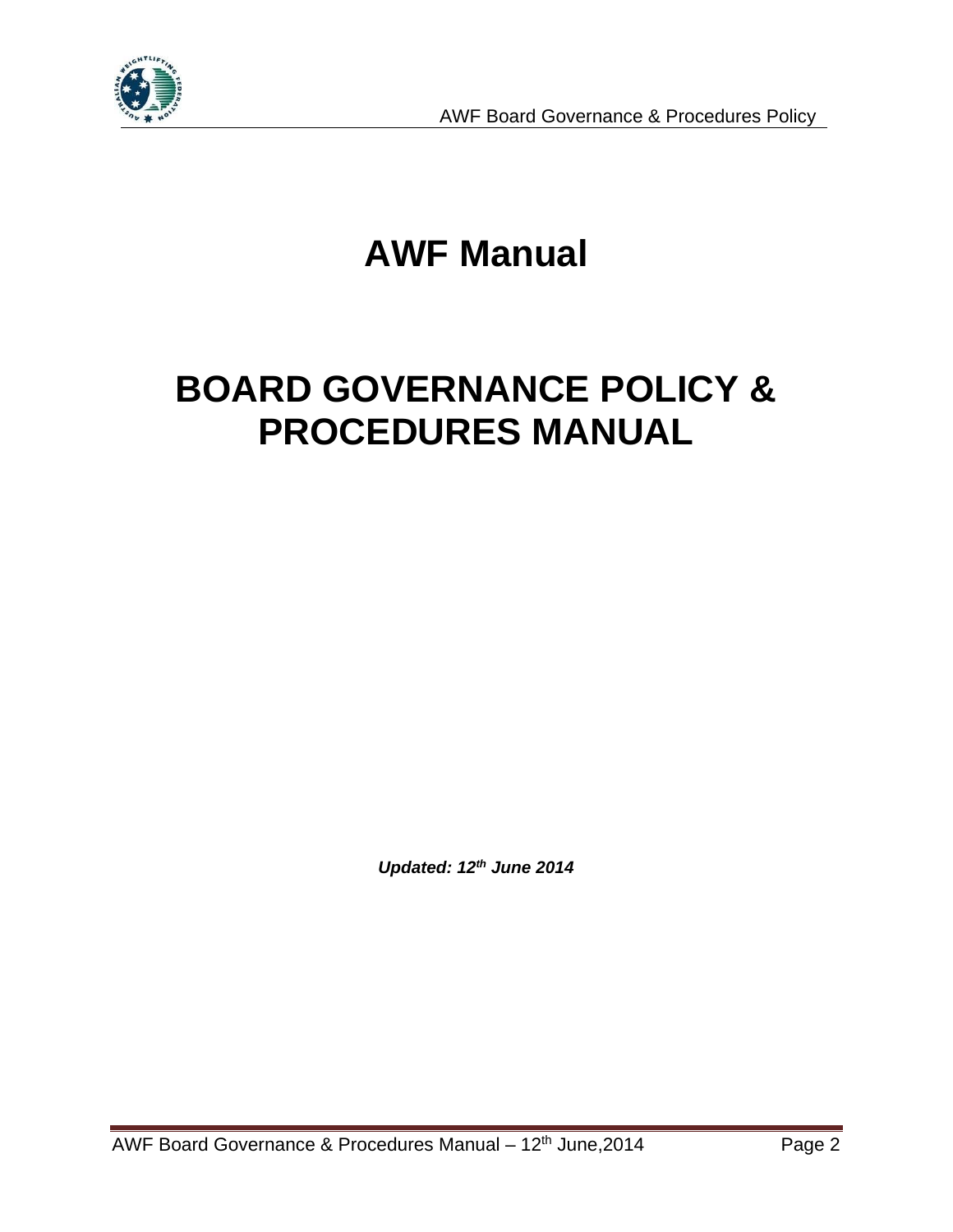

#### **INDEX TO POLICIES**

| G.1      |                                                                    |  |
|----------|--------------------------------------------------------------------|--|
| G.2      |                                                                    |  |
| G.3      |                                                                    |  |
| G.4      |                                                                    |  |
| G.5      |                                                                    |  |
| G.6      |                                                                    |  |
| G.7      |                                                                    |  |
| G.8      |                                                                    |  |
| G.9      |                                                                    |  |
| G.10     |                                                                    |  |
| G.11.    |                                                                    |  |
| G.12     |                                                                    |  |
|          |                                                                    |  |
| L.1      |                                                                    |  |
| L.2      |                                                                    |  |
| L.3      |                                                                    |  |
| L.4      | Monitoring and Supporting the CEO's PerformanceError! Bookmark not |  |
| defined. |                                                                    |  |
|          |                                                                    |  |
|          |                                                                    |  |
| E.1      |                                                                    |  |
| E.2      |                                                                    |  |
| E.3      |                                                                    |  |
| E.4      |                                                                    |  |
| E.5      |                                                                    |  |
| E.6      |                                                                    |  |
| E.7      |                                                                    |  |
| E.8      |                                                                    |  |
| E.9      |                                                                    |  |
|          |                                                                    |  |
|          | APPENDIX 1: Terms of Reference: Finance/Audit Committee 30         |  |
|          | APPENDIX 2: Terms of Reference: CEO Review Committee32             |  |
|          |                                                                    |  |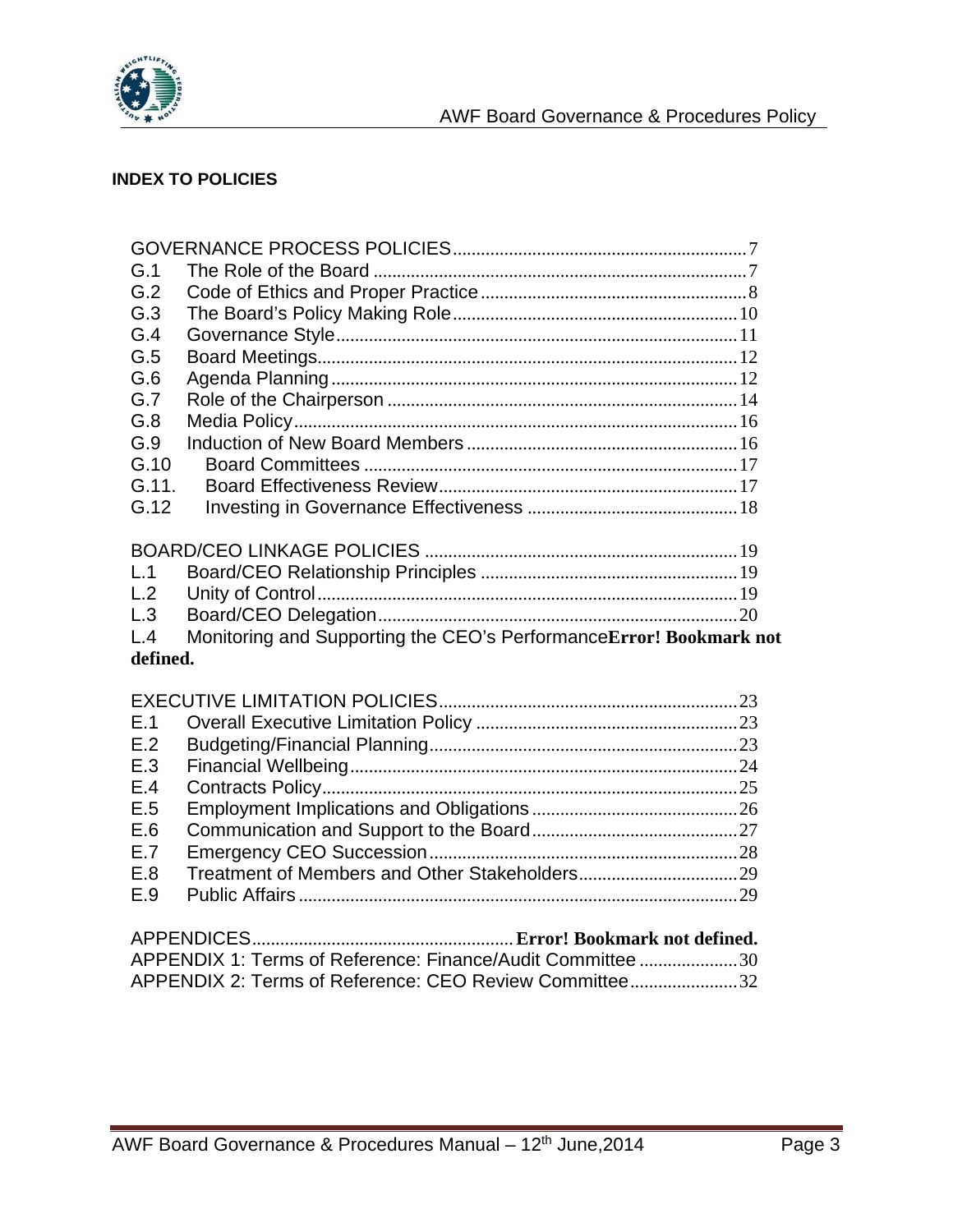

AWF Board Governance & Procedures Policy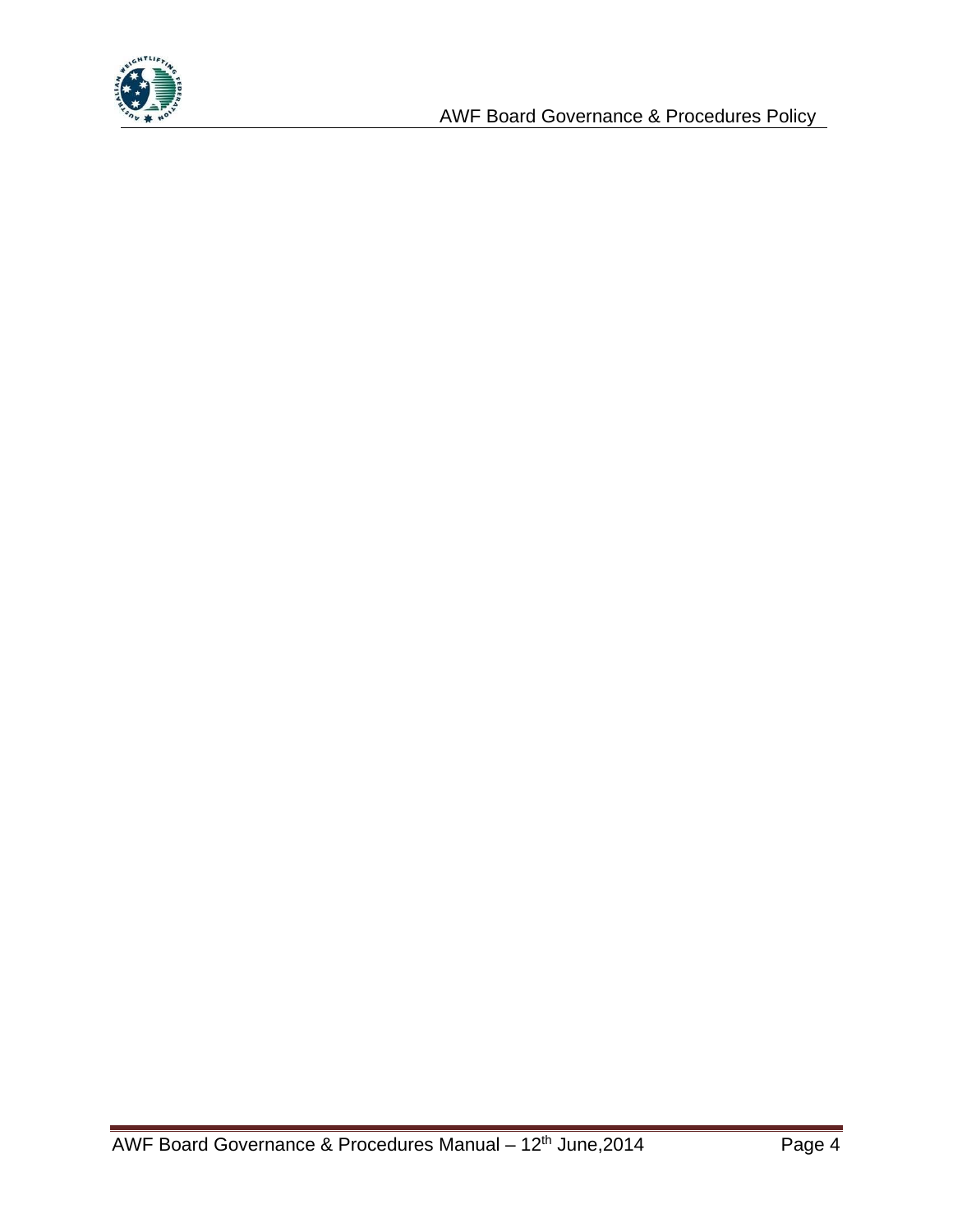

### INTRODUCTION TO THE POLICIES

Success in developing an effective policy leadership capability will ensure a governing Board has:

- an effective process for conducting its own business and a mechanism through which it can articulate its own values and preferences concerning the way it wishes to operate;
- a clearer sense of where its own focus and effort should be directed;
- an effective process and mechanism for strategic direction and priority setting;
- a high degree of leverage over the enterprise's performance without unnecessary involvement in operational detail or activity;
- a clear framework to define the accountability and authority of different components of the organisation structure;
- clarified and provided direction to the roles and responsibilities of those in governance and management roles and assisted those with multiple responsibilities (e.g. a Board member who is also a volunteer worker) to be conscious of their different responsibilities when "changing hats";
- established clear performance expectations and empowered the CEO to deliver desired outputs and to achieve the necessary operational performance standards, within a framework of acceptable risk defined by the Board.

#### **Principles**

It is tempting for a number of reasons, if "they look about right", to adopt a set of policies developed, say, by another enterprise. Were a Board to do so, however, simply 'rubber stamping' those policies mindlessly, the exercise would be relatively pointless and probably have no enduring value. That is because effective leadership necessitates a Board acting (and 'directing') in a deliberate, thoughtful and principled manner. The process of policy making requires that a Board's principles, values and perspectives be clear in the first place. The Board's policies are simply then a vehicle for expressing its leadership – a tool representing the codification of its decisions about what is important.

It is important for the Board, therefore, to be clear about appropriate and relevant principles itself. If it does not understand, and is not committed to, the principles involved it would be better not to adopt the policy.

In a broad sense, the following policies are built on a number of fundamental governance concepts and ideas including that: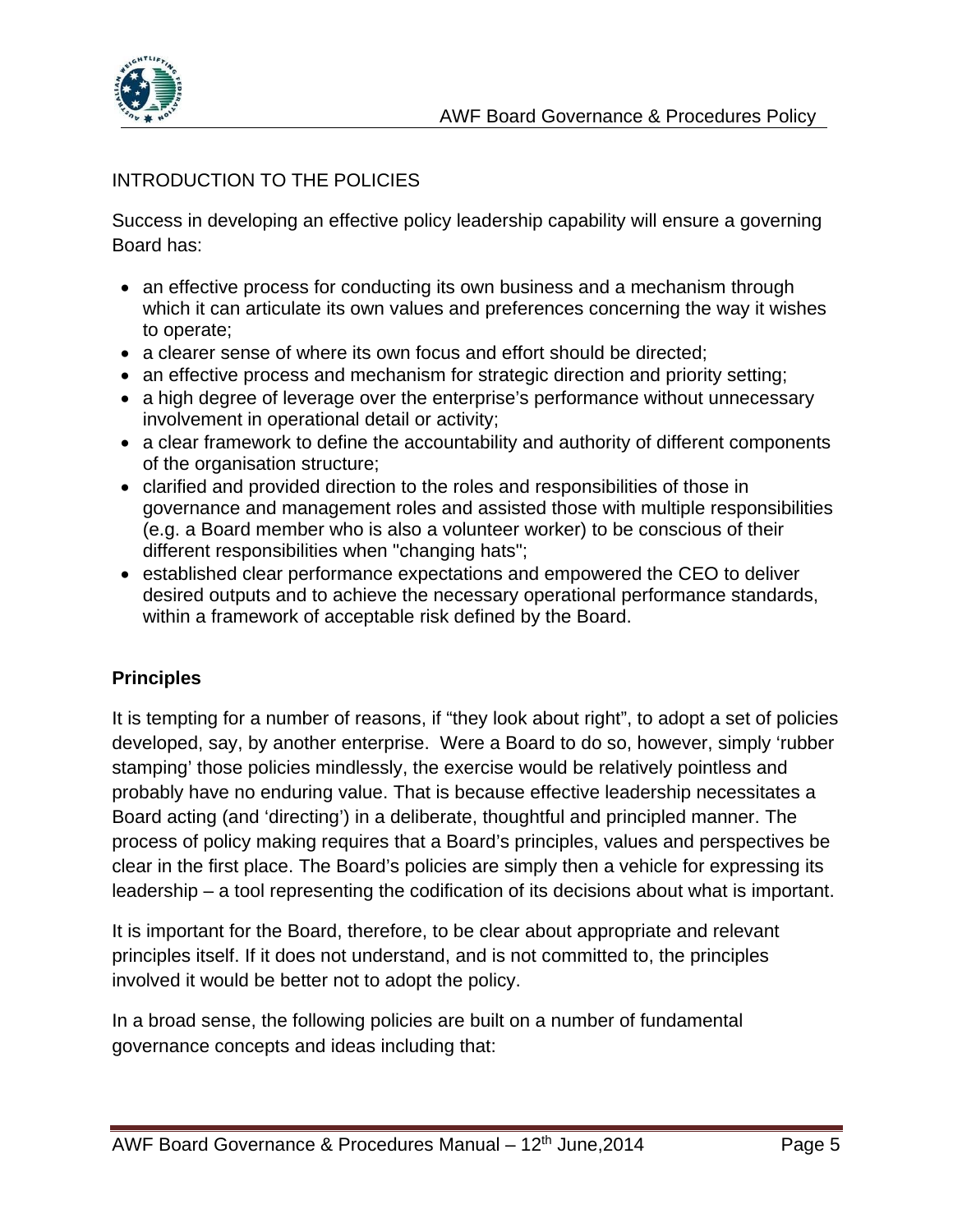

- the Board represents the interests of the 'ownership' (members/shareholders/beneficiaries, etc) and acts in trust for the enterprise and its fundamental purpose;
- the Board's role as governing body is distinct from that of management. The Board's governance role involves linkage with the ownership, setting of policies and monitoring of the enterprise's success in achieving its policies; and
- the Board delegates authority to the CEO, as its sole linkage to the operational organisation, and delegates to the CEO responsibility for the achievement of operational outcomes.

#### **The Policy Framework**

In many organisations, governance policy just "grows like Topsy" as issues arise over the years. Often it is the pattern that a series of ad hoc policy 'patches' are put over particular problems – usually after the event. In contrast, the following policies are intended to be developed and adopted proactively and in a coherent and connected manner. To use a sporting reference point they are the "rules" that are agreed before the game begins. They are structured as a series of interlocking and mutually reinforcing elements that provide an agreed framework for action in respect of both the Board's and the CEO's job.

Among the benefits of this approach to establishing governance policies are that:

- all strategic objectives and policy statements that guide action are brought together in one place;
- the policies contain a clear expression of the overall results required;
- the policies facilitate clarity in setting priorities for the direction of the enterprise and the resolution of any conflicts of direction or emphasis;
- the policies provide a framework within which policy development can be undertaken at more detailed levels-both governance and operational (i.e. within the enterprise);
- the policies provide a framework for the development of acceptable operational activities (Means) to achieve predetermined strategic results (Ends);
- the policies provide a focus for ongoing monitoring of performance and strategic review; and
- the policies provide a vehicle for clear communication of outcomes to stakeholders and the wider community.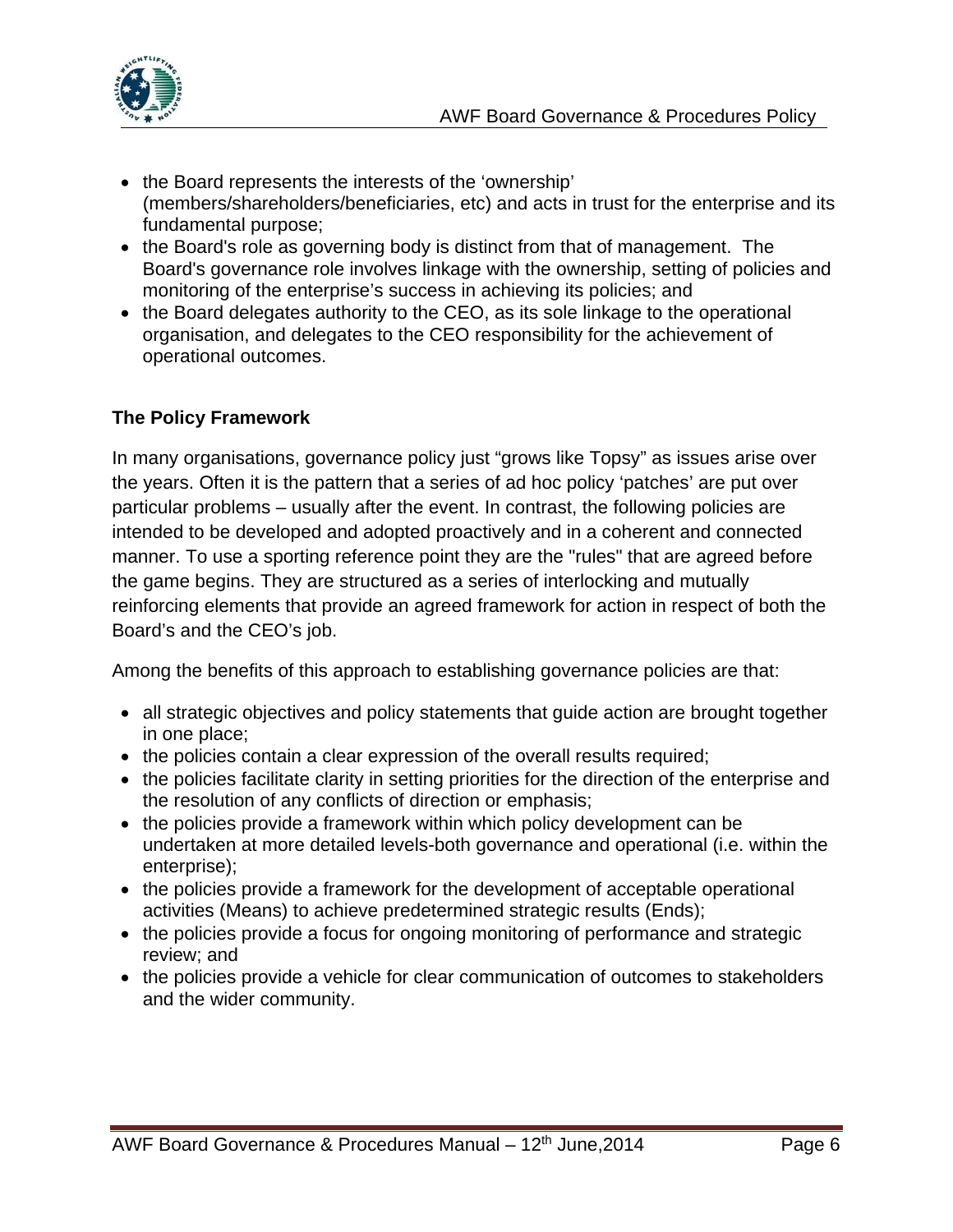

#### **Other important principles**

There are a number of other important principles that guide the way in which this governance policy framework has been constructed and is managed. These include the following:

#### *Owners and Consumers*

- the Board represents the ownership *as a whole*. It acts in their collective interests, not the interests of individuals, or specific sub-groups of stakeholders;
- 'owners' can also be consumers, when they receive organisation-provided services;
- the Board relates primarily to the ownership level (the policy-making role). The interaction with owners who are consumers in relation to the operational *how* of service delivery, generally takes place at a staff level.
- when discussions with the Board concern *what* services are provided by the organisation, they relate to the 'owner's' interests. When discussing *how* services are provided, they relate to the consumers interests.

#### *Policymaking*

- the Board's principal tool for the achievement of effective governance is the development of policy that has a focus on results, not on activities;
- the Board decides on the broadest, most abstract, dimension of a policy issue in any category before it moves to smaller or more specific elements. This is the concept of 'cascading' policies - that the Board works down through progressively more specific levels of policy until it is satisfied that it has said enough to provide clear notification of its expectations to the CEO (note that each category begins with an overarching policy, setting the framework for the further policies in that category);;
- the Board stops writing policy when it reaches the point at which it is confident that the CEO or other elements in the governance structure of the organisation are likely to apply a *reasonable interpretation* of its words; and
- policies enable the Board to speak with 'one voice',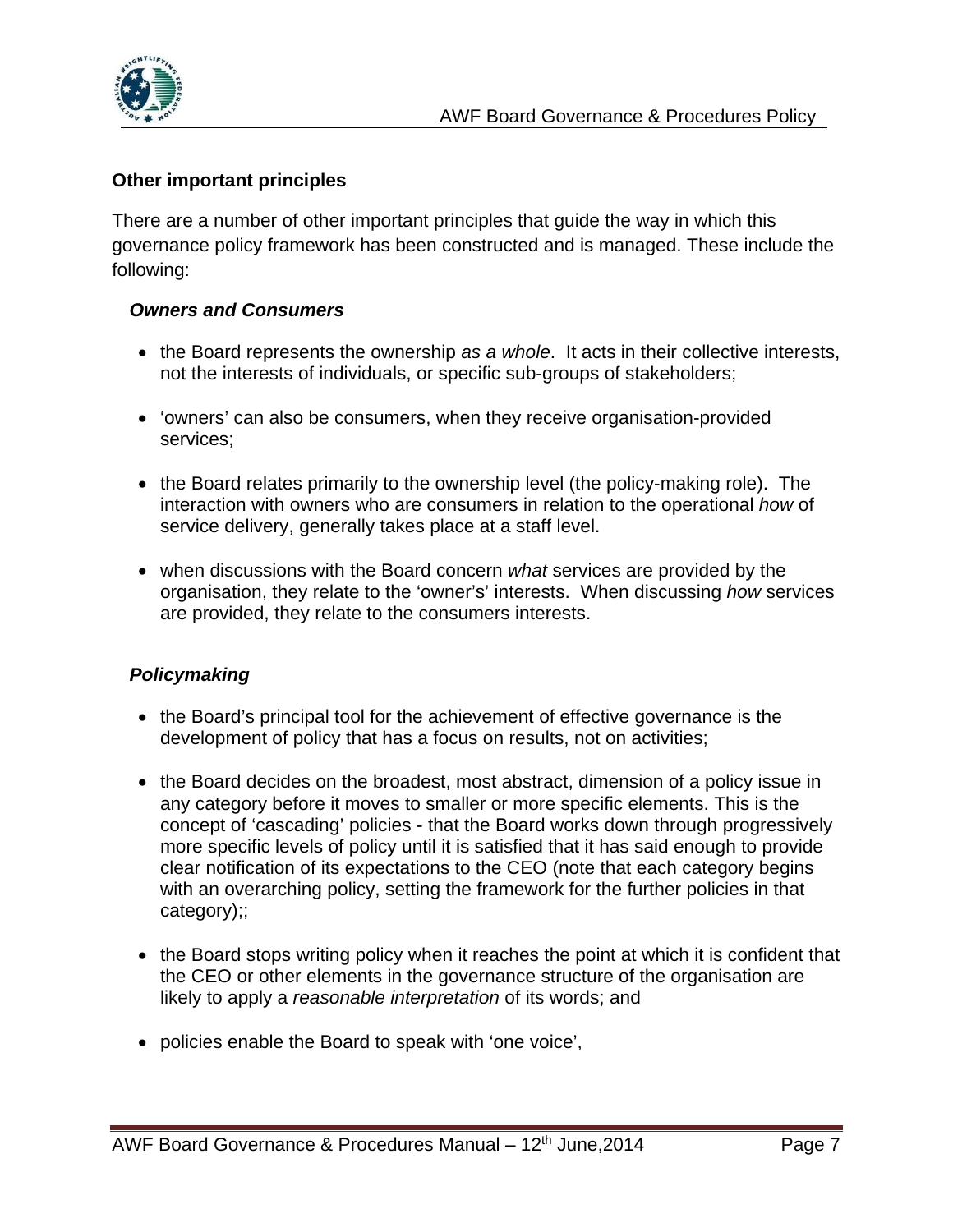

#### **GOVERNANCE PROCESS POLICIES**

#### **G.1 The Role of the Board**

- 1.1 The primary function of the Board, in accordance with the constitution of the AWF, is to be responsible for the governance, stewardship of, and overall policy formulation for Weightlifting and the management of the affairs of the AWF.
- 1.2 This means the Board of the AWF is responsible for ensuring that the organisation fulfils its purpose and achieves its intended outcomes and, in doing so, meets all the legal and moral responsibilities and requirements consistent with 'best practice' corporate governance.
- 1.3 This responsibility is one of stewardship and management on behalf of the members and other stakeholders, ensuring that the AWF not only remains viable but consistently seeks positive achievement and that it has a secure long-term future. Consistent with this, the Board is required to:
	- 1.3.1 set strategic direction, specifying longer-term strategic outcomes, intended shorter-term results and priorities;
	- 1.3.2 ensure that the organisation only exercises those powers and functions permitted under the constitution;
	- 1.3.3 ensure there is a clear policy and delegation framework for all decisions that must be made within the organisation and effective internal control systems that ensure compliance;
	- 1.3.4 characterise risk and ensure there is an effective process for managing and mitigating risk;
	- 1.3.5 gather information about members and other stakeholders' concerns, needs and aspirations and remaining up to date in matters concerning their interests:
	- 1.3.6 monitor and evaluate organisational performance and account for this to its members on a regular basis; always keeping members informed about matters of significance to them;
	- 1.3.7 ensure the proper keeping of records registers, accounts, reports and lodgement of documents; and
	- 1.3.8 set performance expectations for, and delegate authority to, the CEO and to monitor and evaluate his/her performance in a manner consistent with the expectation of both individual and corporate success.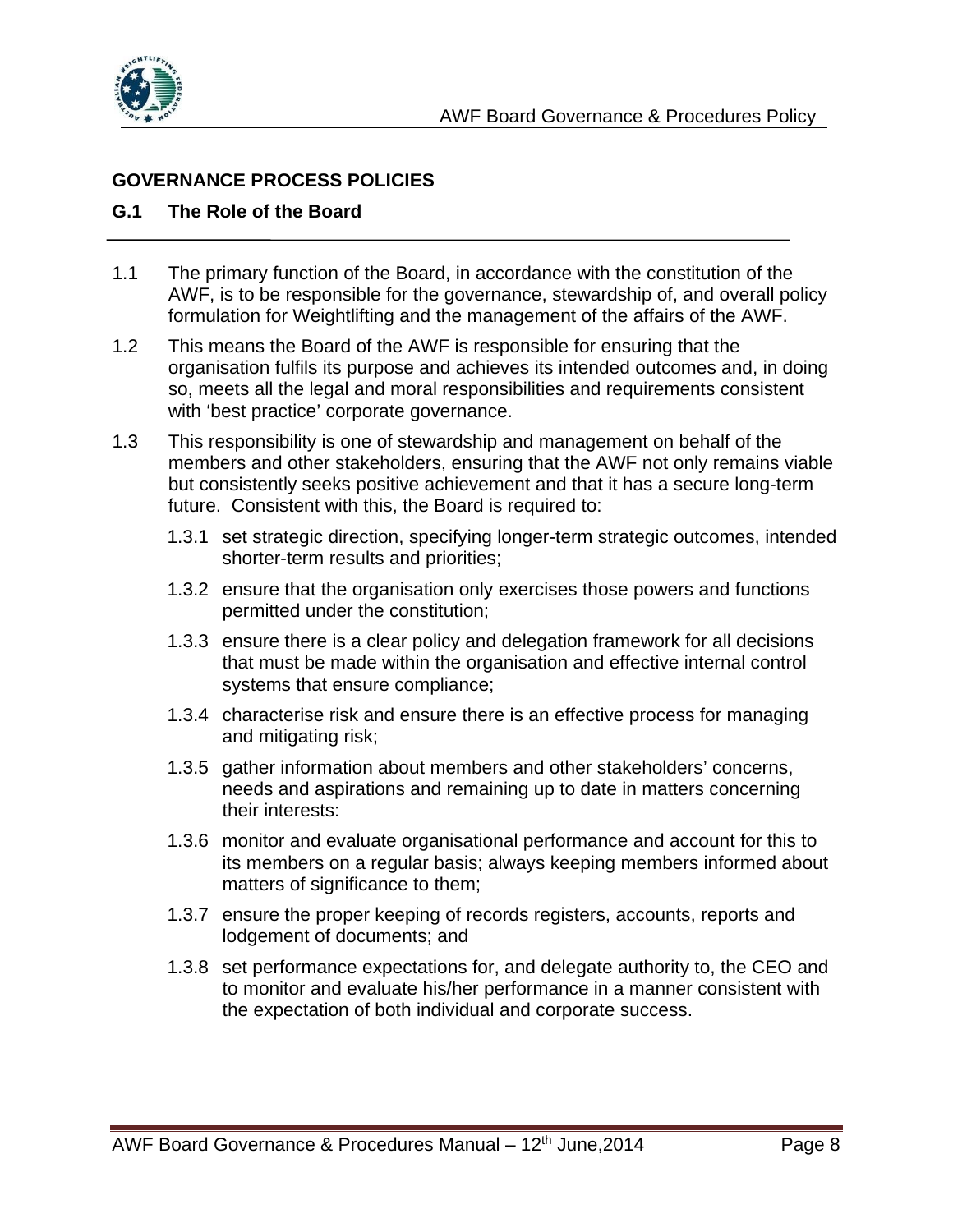

## **G.2 Code of Ethics and Proper Practice**

- 2.1 Individually, Board members of the AWF are expected to:
	- 2.1.1 set aside a minimum of seven (7) diarised days per year in order to participate in AWF meetings and workshops
	- 2.1.2 act honestly and in good faith at all times;
	- 2.1.3 act diligently and prudently acknowledging that each has equal responsibility for the financial health of the organisation and its performance generally;
	- 2.1.4 act in the best interests of the organisation as a whole, considering matters on the basis of equity and transparency and in the interests of the Weightlifting community as a whole;
	- 2.1.5 declare all interests that could result in an actual or perceived conflicts between personal interests and those of the wider organisation and not take advantage of their position to seek personal advantage and comply with the conflict of interest provisions in the constitution;
	- 2.1.6 be diligent, attend Board meetings and devote sufficient time to preparation for Board meetings to allow full and appropriate participation in the Board's deliberations;
		- 2.1.6.1 It is incumbent on any Board member who misses a Board meeting to ensure that they are fully briefed on its outcomes ahead of the next meeting they attend.
	- 2.1.7 ensure the proper keeping of records, registers, accounts, reports and contracts;
	- 2.1.8 ensure scrupulous avoidance of deception, unethical practice or any other behaviour that is, or might be construed as, less than honourable in the pursuit of the AWF's objectives;
	- 2.1.9 respect the confidentiality of information and not disclose to any other person confidential information other than as agreed by the Board or as required under law:
		- 2.1.9.1 Board members should not reveal the nature or content of any discussions or meetings relating to policies or plans the Board may be working on, without explicit agreement of the Board to the effect that disclosing such information would not be in the interests of the AWF;
		- 2.1.9.2 the Board should, at the very least, inform its constituents of the major decisions it has made and report on these decisions. However, the Board is justified in not disclosing all its activities, on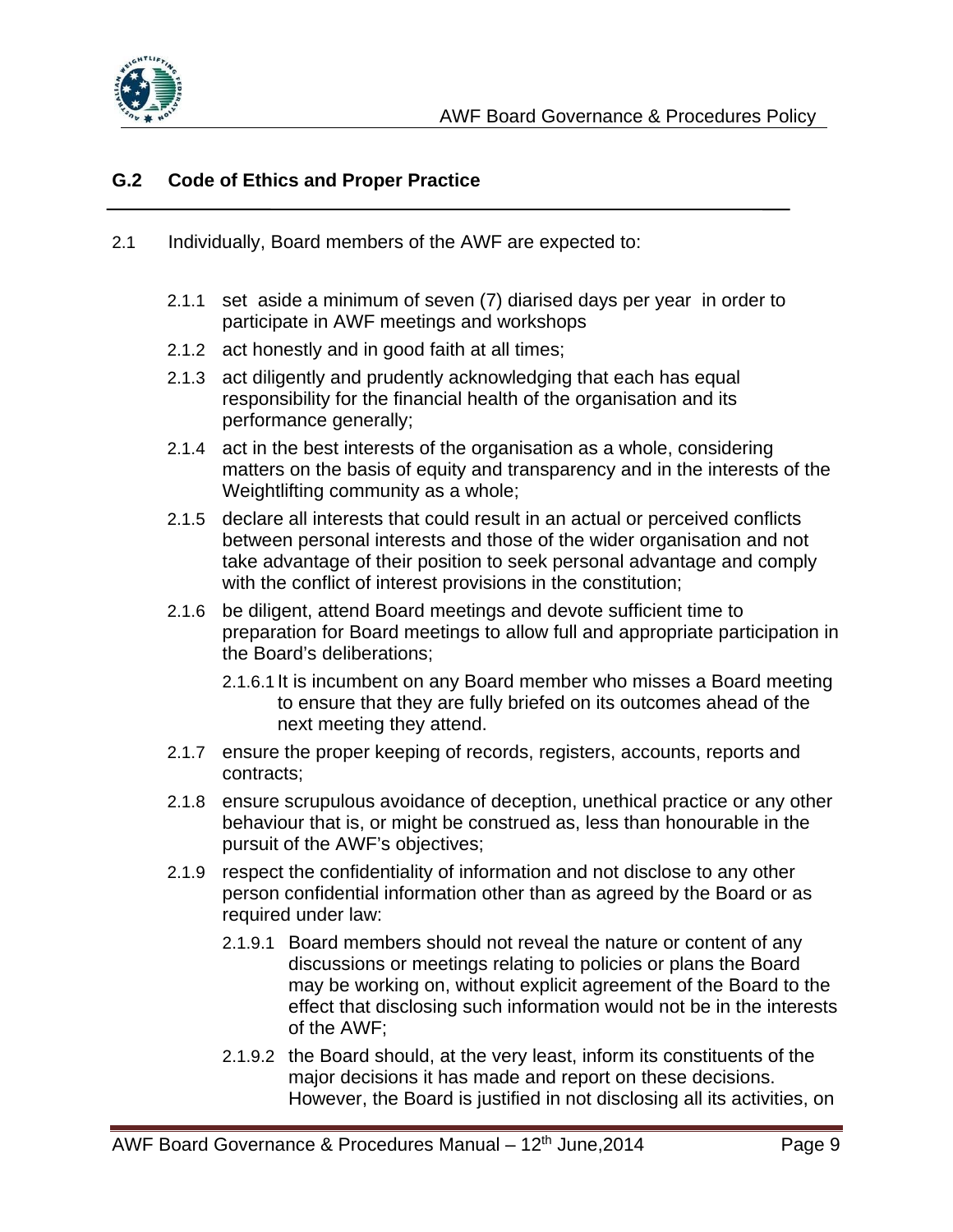

the basis that in doing so it is acting in the interests of the AWF by preventing information which may be detrimental to it, from being revealed and potentially distorted.

- 2.1.10 act in accordance with the fiduciary duties of a Board member, complying with the spirit as well as the letter of the law, recognising both the legal and moral duties of the role;
- 2.1.11 abide by Board decisions once reached recognising and supporting the collective decision making responsibility of the Board;
- 2.1.12 not do anything that in any way denigrates the AWF or harms its public image;
- 2.1.13 unless agreed by the Board as a whole or invited to do so by the CEO in specific circumstances, focus on governance rather than operational decision-making;
- 2.1.14 Keep up to date with the expectations and concerns of Members and other stakeholders and ensure that these receive proper consideration either by the Board or management.
- 2.2 The Board shall:
	- 2.2.1 exercise its powers and fulfil its responsibilities in the best interests of the AWF as a whole and on the basis of equity and transparency;
	- 2.2.2 make all enquiries, obtain all information and take such expert advice as is necessary to understand the nature of the matters on which it must deliberate and then do so thoroughly and carefully;
	- 2.2.3 once decisions have been made, speak with one voice;
	- 2.2.4 ensure that there is an appropriate separation of duties and responsibilities between itself and the CEO;
	- 2.2.5 make every reasonable effort to ensure that the AWF does not raise community, supplier or stakeholder expectations that cannot be fulfilled;
	- 2.2.6 be accountable for its own performance and regularly review its own performance as the basis for its own development and quality assurance;
	- 2.2.7 carry out its meetings in such a manner as to ensure fair and full participation of all Board members; and
	- 2.2.8 ensure that the AWF's assets are protected via a suitable risk management strategy.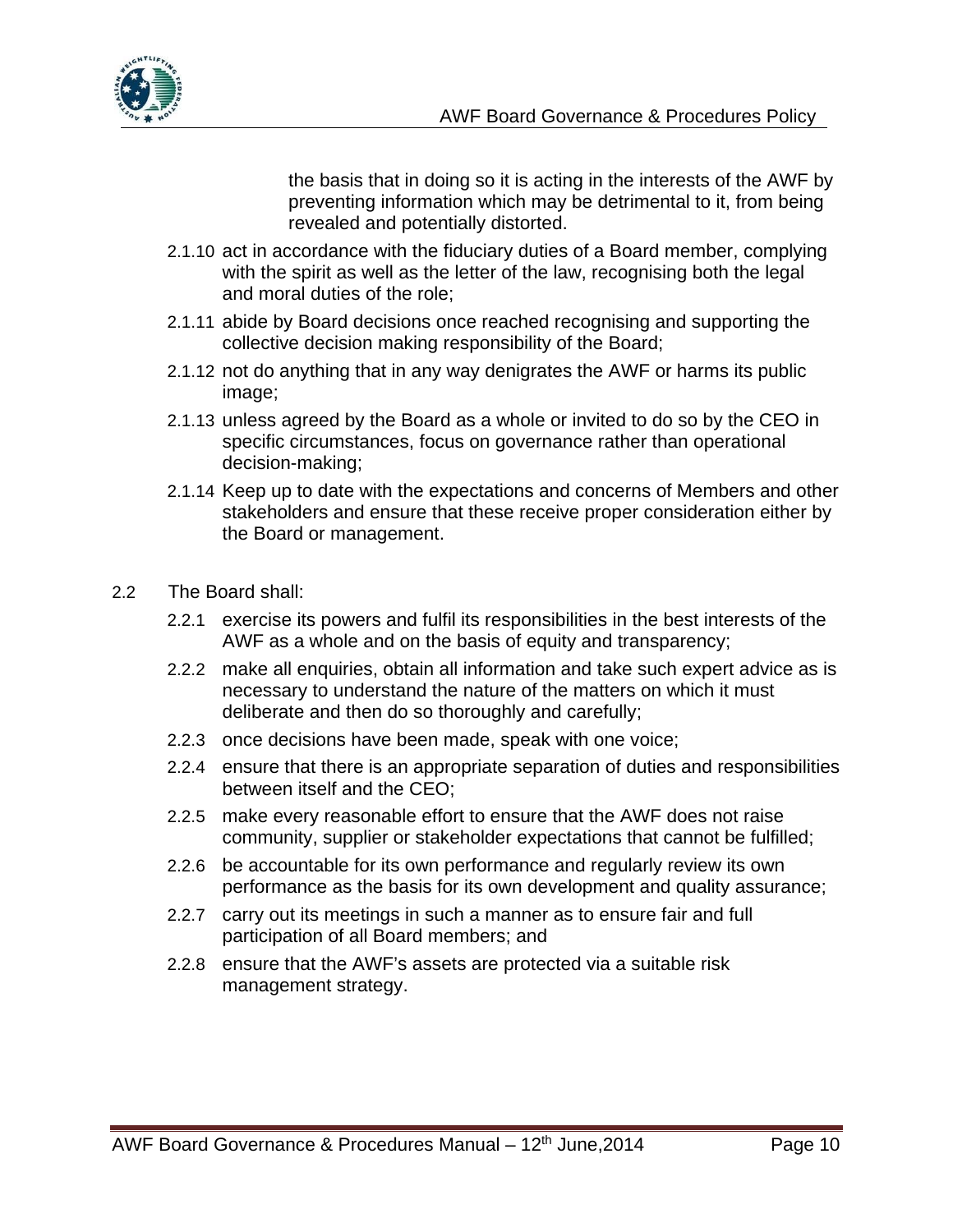

## **G.3 The Board's Policy Making Role**

- 3.1 The principal means by which the Board fulfils its responsibilities is by developing and monitoring policies which provide direction and boundaries for both its own and the CEO's functions, the Board will develop the following categories of policies:
	- 3.1.1 *Governance Process policies;* describing the way the Board organises its own work and carries out its role.
	- 3.1.2 *Board/CEO Linkage policies;* defining the nature of the relationship between the Board and its CEO.
	- 3.1.3 *Executive Limitations policies;* making clear any constraints or limits the Board places on the choice of operational means available to the CEO for the achievement of the Strategic Outcomes and Key Results policies.
	- 3.1.4 *Strategic Outcome and Key Results policies;* describing the principal outcomes the Board intends that the organisation should achieve in a period; to be incorporated in a strategic plan which should be developed in partnership with management and key stakeholders.
- 3.2 The Board "owns" the strategic plan and changes in strategic direction or key result areas can only be made by the Board. The Board shall constantly analyse and assess both external and internal factors that might inhibit, or assist the AWF to achieve the key results in its strategic plan and pursuant to its strategic outcome and key results policies.
- 3.3 The Board will be proactive in developing and stating its policies.
	- 3.3.1 Any Board member or the CEO may propose to the Board that a policy be added, altered or deleted.
	- 3.3.2 Before the Board determines its position in respect to any policy proposal it must be satisfied that:
		- the purpose of the policy proposal is explicit and clear;
		- the proposed policy is compatible with and fits within one of the four policy categories listed above;
		- the proposed policy is consistent with existing governance policies and is not better suited to a procedures manual or other separate manual, register or schedule;
		- the Board has clarified higher, more abstract policy issues before it attempts to address consequent, more detailed, policy issues;
		- the Board has had sufficient time to consider the proposal and to understand the rationale for its adoption.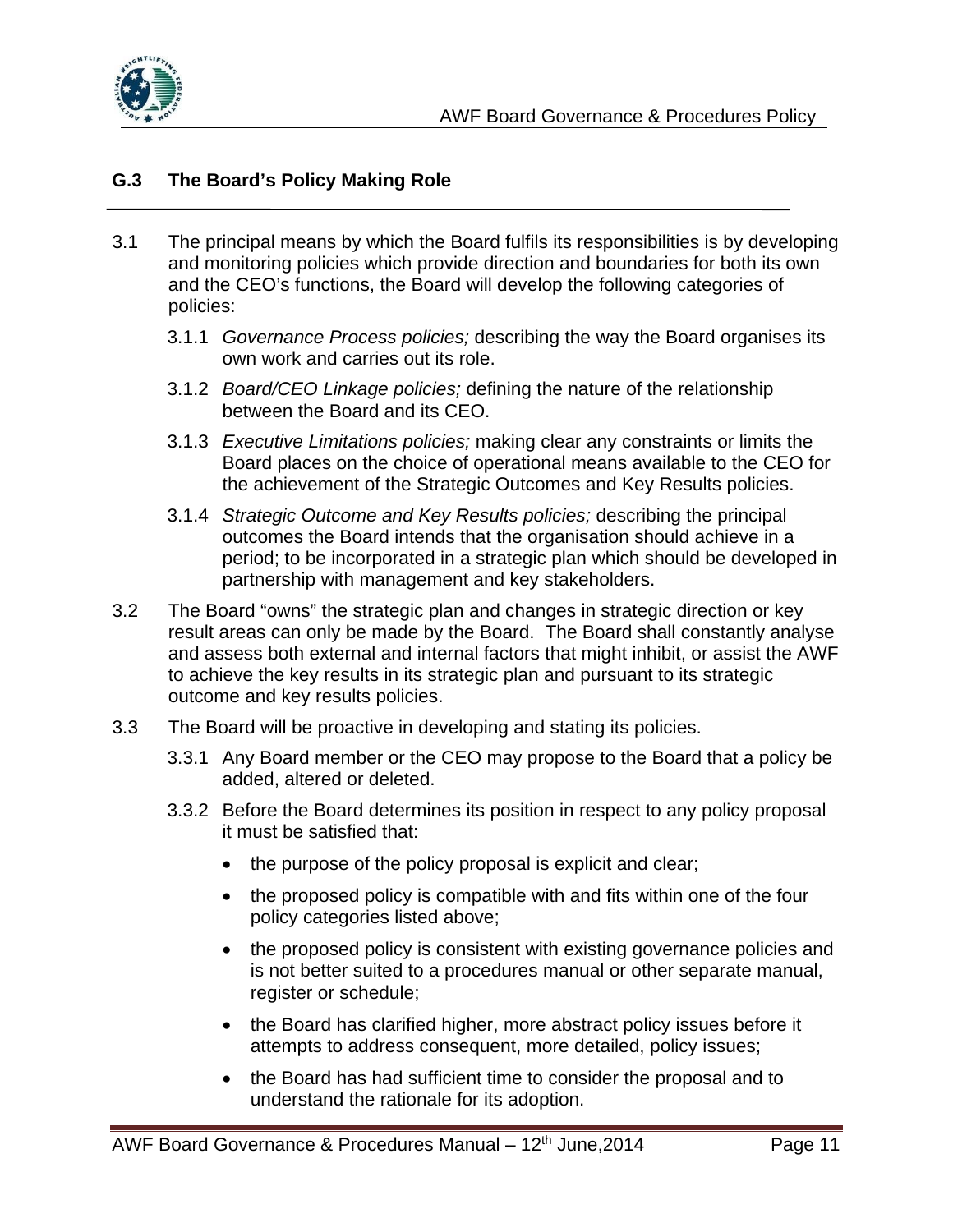

- 3.4 All Board policies will be reviewed periodically according to a Board determined schedule.
- 3.5 All Board policies shall be available to all Board members, the CEO and to staff and other stakeholders as appropriate, via the CEO.
- 3.6 The CEO will oversee the development of operational policies defining day-today operational frameworks/guidelines for staff, contractors and volunteers. All operational policies shall be consistent with the principles, boundaries and definitions stated or implicit in the strategic plan and Board-level policies.
- 3.7 All operational policies shall be accessible to all staff, volunteers and others who must comply with them, and to the Board.

#### **G.4 Governance Style**

- 4.1 The Board intends to govern with an emphasis on:
	- 4.1.1 taking actions that demonstrate an unequivocal commitment to achieving a high level of governance excellence;
	- 4.1.2 a future rather than a present focus;
	- 4.1.3 strategic issues rather than administrative detail;
	- 4.1.4 pro-activity rather than reactivity;
	- 4.1.5 collective rather than individual decision making;
	- 4.1.6 the recognition and acceptance of a diversity of opinions and views;
	- 4.1.7 a clear distinction between Board and chief executive roles;
	- 4.1.8 open and proactive communication both internally and externally;
	- 4.1.9 modelling desired behaviours; and
	- 4.1.10 developing and expressing a collective responsibility for all aspects of the Board's decision making and performance.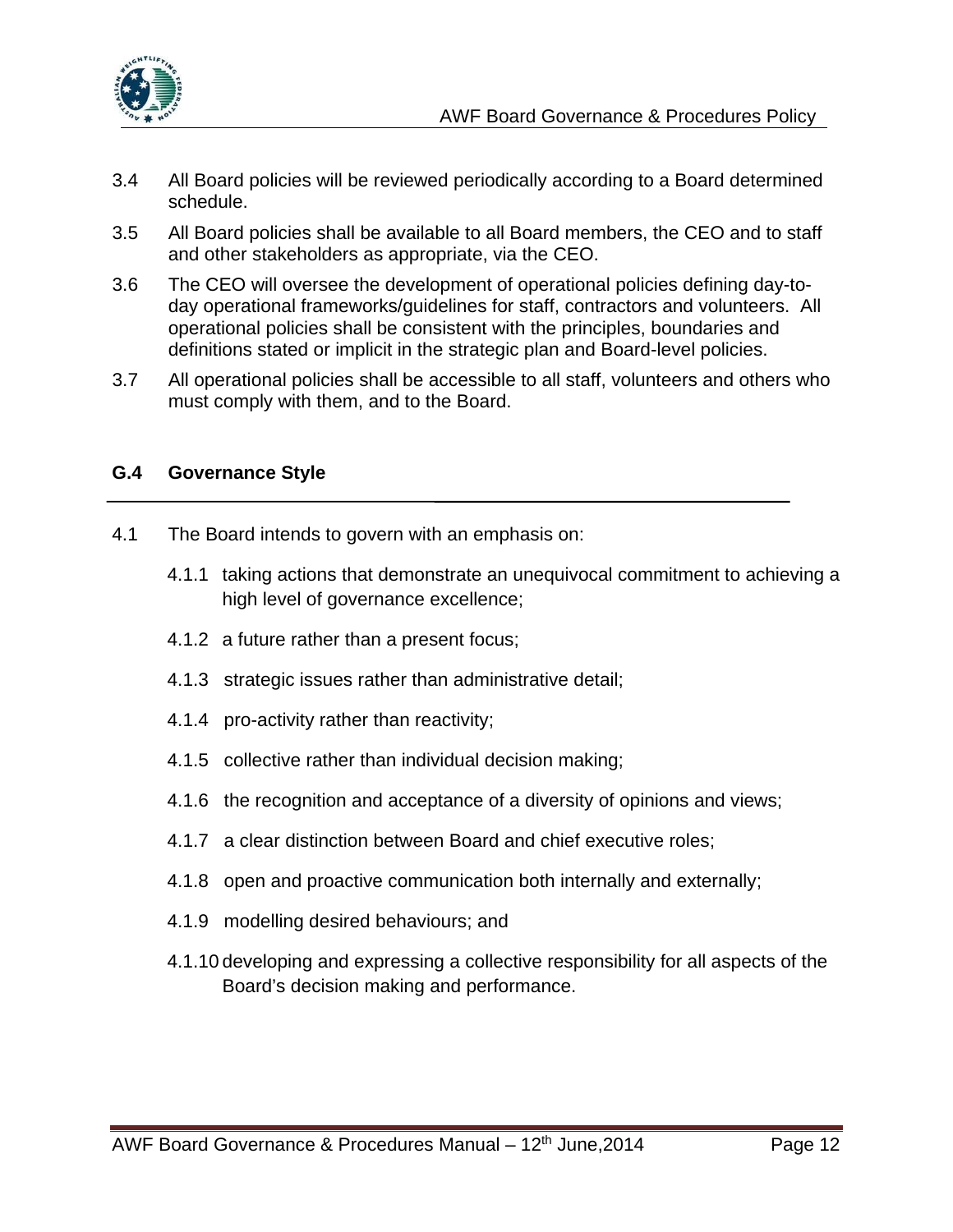

## **G.5 Board Meetings**

- 5.1 Board meetings will focus on governance matters such as policy making and review, progress towards the achievement of strategic outcomes and key results, accountability and financial health of the organisation rather than on administrative and operational matters.
- 5.2 Board meetings will be carefully planned by the Board itself to ensure that the best possible use is made of its time both on a meeting by meeting basis and over the course of each year. The principle tool the Board will use to assist its planning is an annual agenda or work plan (see Agenda Planning).
- 5.3 All Board members have equal rights at Board meetings including the right to:
	- 5.3.1 have their questions, opinions and views heard within the context of an agreed agenda; and
	- 5.3.2 vote on an issue.
- 5.4 The Board will ensure that appropriate records of its meetings are kept to provide an accurate record of decisions reached and the principle reasons for those decisions.
- 5.5 The Board will meet a minimum of five (5) times per year or as often as required to carry out its responsibilities.
- 5.6 while the CEO shall normally attend all Board meetings the Board also reserves the right to meet periodically without him/her present. Other senior management staff shall attend Board Meetings to deal with specific agenda items at the invitation of the Board and with the agreement of the CEO.

#### **G.6 Agenda Planning**

- 6.1 To fulfil its responsibilities and to make the best possible use of its very limited meeting time, the Board will prepare and follow an annual agenda or work plan that forms the basis for each successive Board meeting and, in particular, schedules time for the Board to:
	- 6.1.1 regularly review strategic outcomes/key results policies and relevant strategic issues;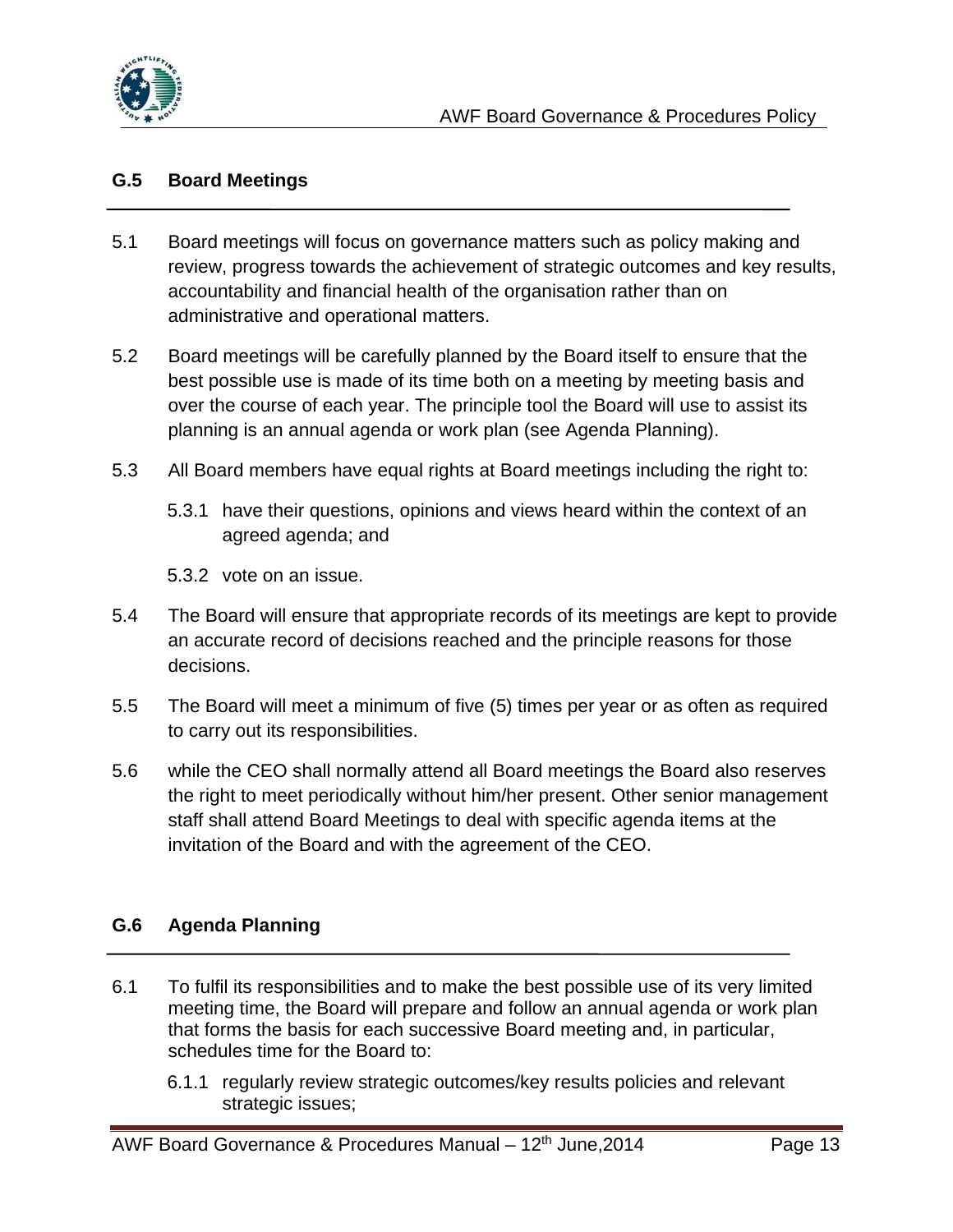

- 6.1.2 provide assurance that all relevant compliance requirements are addressed, and
- 6.1.3 improve Board effectiveness through education and development.
- 6.2 Examples of recurring and one-off agenda items the Board will typically factor into the annual agenda include:
	- 6.2.1 Scheduled review of strategic outcomes and key results as indicated in the Board's results policies, e.g. via chief executive reports and management presentations.
	- 6.2.2 Scheduled time for strategic/future thinking.
	- 6.2.3 Scheduled characterisation of organisational risk.
	- 6.2.4 Consultations with key stakeholders as appropriate.
	- 6.2.5 Board and Board member education.
	- 6.2.6 Other policy compliance monitoring both in respect of the CEO Limitations and Governance Process policies.
	- 6.2.7 Board Effectiveness review to assess Board compliance with Governance Process policies.
	- 6.2.8 CEO performance appraisal review meeting and remuneration review.
	- 6.2.9 Preparation for, or review of, AGM matters.
	- 6.2.10 Meeting with the external auditor.
	- 6.2.11 Scheduled reporting by the Finance Committee or other Board committees.
	- 6.2.12 Implementation of constitutional issues.
	- 6.2.13 Board composition and succession planning.
- 6.3 The Board will attend to regular compliance monitoring and other items as expeditiously as possible to ensure that the greater proportion of its time is focused on the future.
- 6.4 Specific Board meetings will be arranged to focus on the Board's previously agreed annual agenda or work plan. Board members who wish to add additional topics for consideration should propose these to the Chairperson in the first instance. The Chairperson will either suggest other avenues to deal with the matter or refer the suggestion to the Board for consideration in the light of previously agreed priorities.
- 6.5 The agenda, together with all written papers that are to be tabled at the next Board meeting, shall be circulated to all Board members at least 5 working days before the date of the next Board meeting – hard copy and/or email as suits each Board member.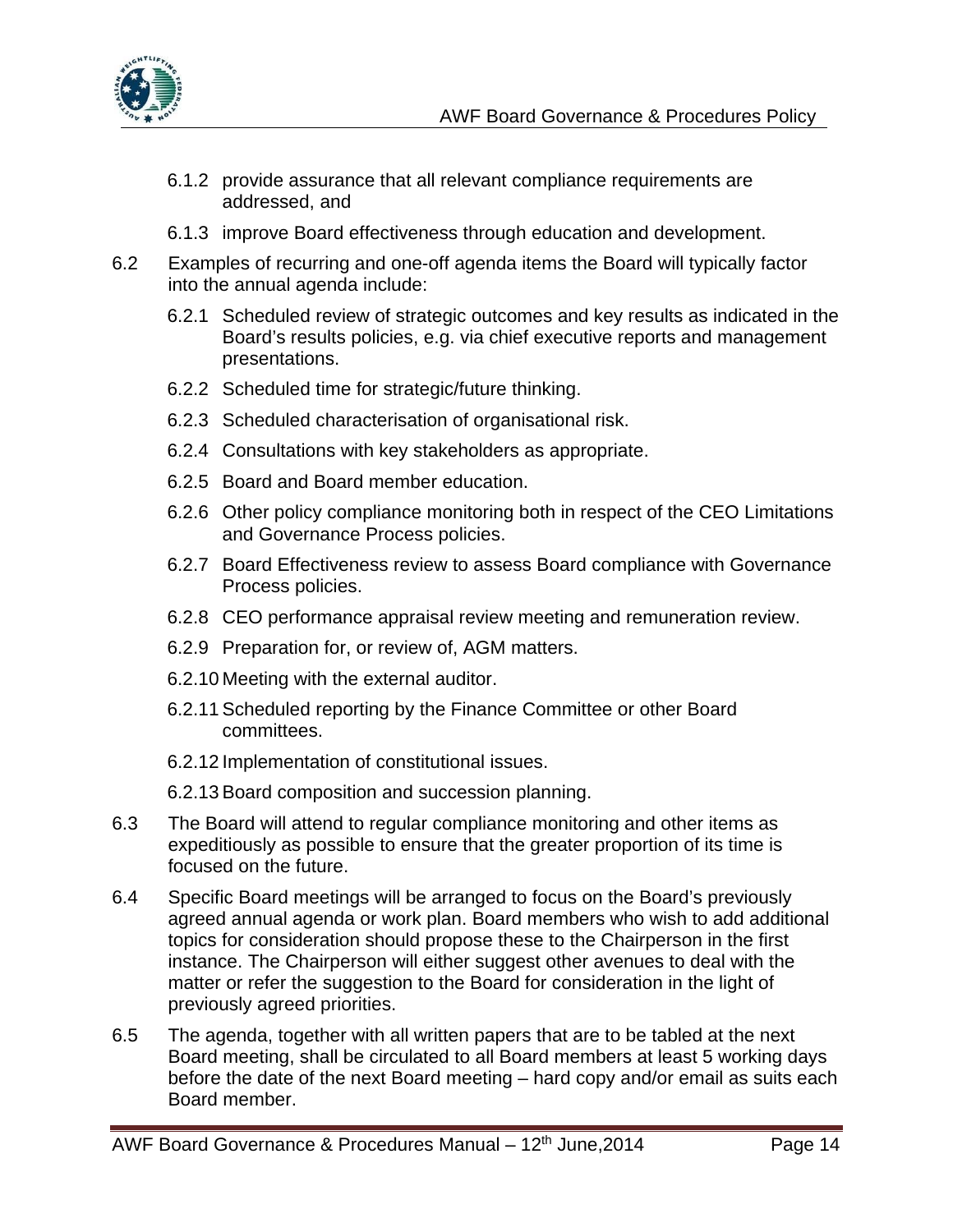

6.6 The preparation of the agenda is the responsibility of the Board, although the Chairperson will have the primary responsibility for ensuring that this process is carried out effectively and for finalisation of form and contents of the agenda and the accompanying Board papers.

#### **G.7 Role of the Chairperson**

- 7.1 While holding special responsibilities, the Chairperson is primarily a first among equals; a 'servant leader'.
- 7.2 The Chairperson's primary role is to protect the integrity of the Board's processes ensuring that its actions are consistent with the constitution and the Board's role and its policies and that the Board carries out its role in the most effective and disciplined manner possible.
- 7.3 The Chairperson, with input from other Board members and the CEO, is responsible for ensuring that Board meetings are effective and efficient.
- 7.4 The Chairperson is expected to have a close and effective working relationship with the CEO but this is a linking role and it should not confuse or undermine the CEO's responsibility and accountability to the Board as a whole.
- 7.5 With the approval of the Board and the agreement of the CEO, the Chairperson may establish a regular communication arrangement with the CEO in which there is an exchange of information. This might also provide an opportunity for the CEO to use such sessions as a sounding Board for proposed actions or to check interpretations of Board policy. However;
	- 7.5.1 The Chairperson will recognise that such sessions are not used to 'personally' supervise or direct the CEO except when that person has breached Board policy.
	- 7.5.2 The Chairperson will not inhibit the free flow to the Board of the information necessary for sound operation by the Board. Therefore, the Chairperson will never come between the Board and its formal links with the CEO.
- 7.6 The Chairperson is subject to the Board's policies and decisions and has no authority to unilaterally alter, amend or ignore these policies and decisions, or to instruct the CEO.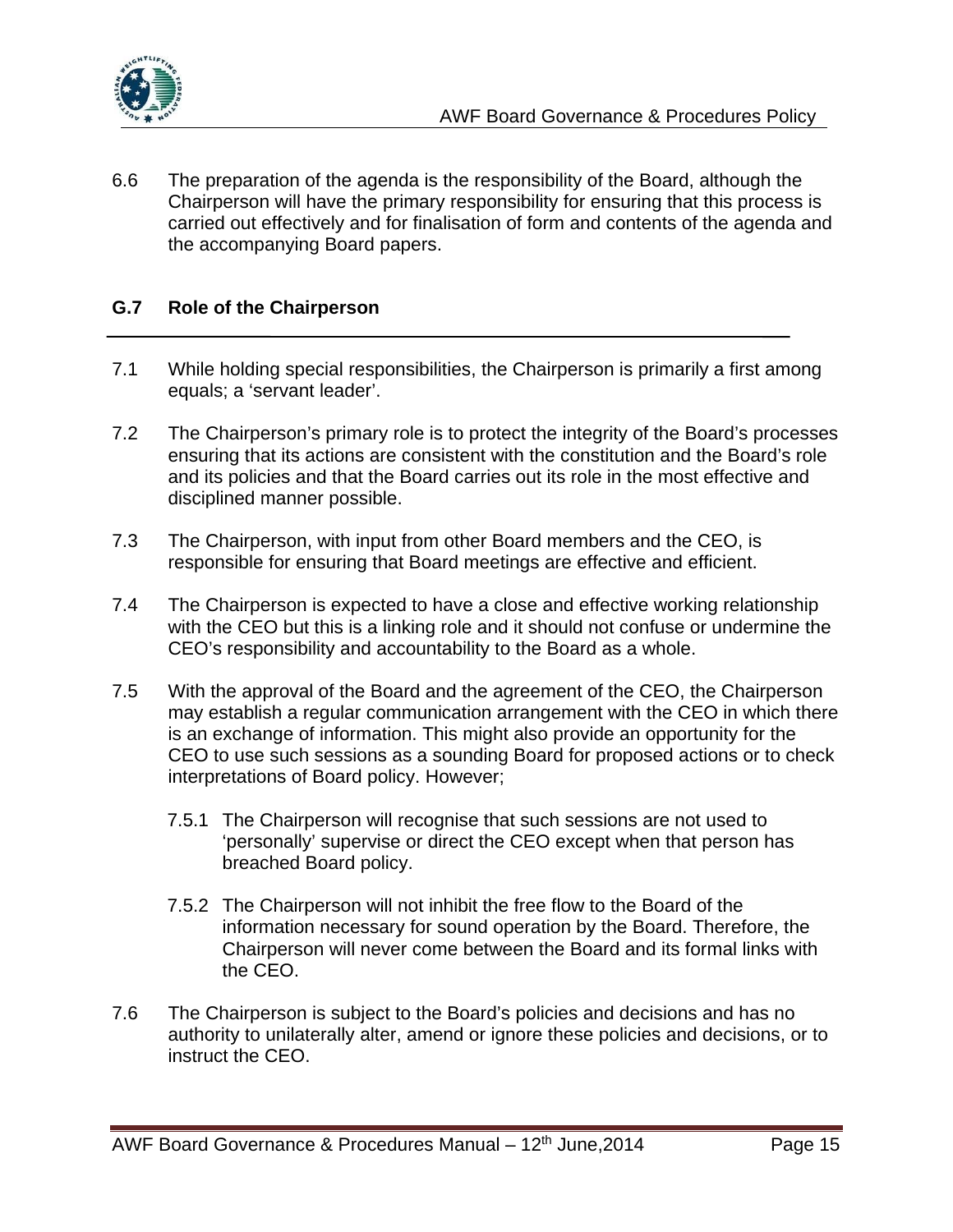

- 7.7 The Chairperson is empowered to chair Board meetings, with all the generally accepted powers of that position. It is expected that:
	- 7.7.1 meeting discussion content will be confined to those issues that, according to Board policy and the planning of its meeting content, clearly belong to the Board and are not for the CEO to decide;
	- 7.7.2 deliberation will be fair, open, and thorough but also timely, orderly, and kept to the point;
	- 7.7.3 all Board members will be encouraged and enabled to make a contribution to the Board's deliberations; and
	- 7.7.4 the Chairperson may delegate the chairing of any Board or general meeting or part of such a meeting for any reason while remaining accountable to the Board for the successful conduct of that meeting.
- 7.8 The Chairperson has authority act as a spokesman for the Board and to represent the organisation at appropriate events.
- 7.9 There may be times when the Chairperson is called upon to interpret a Board policy or policies. All such interpretations shall reflect both the stated intent and spirit of the policy(s).
- 7.10 The Chairperson shall review meeting minutes to ensure that they accurately reflect the meeting; and ensure that any matters arising are addressed.
- 7.11 The Chairperson is an ex-officio member of all Board committees.
- 7.12 The Chairperson may delegate aspects of the authority accompanying the position but remains accountable for its use.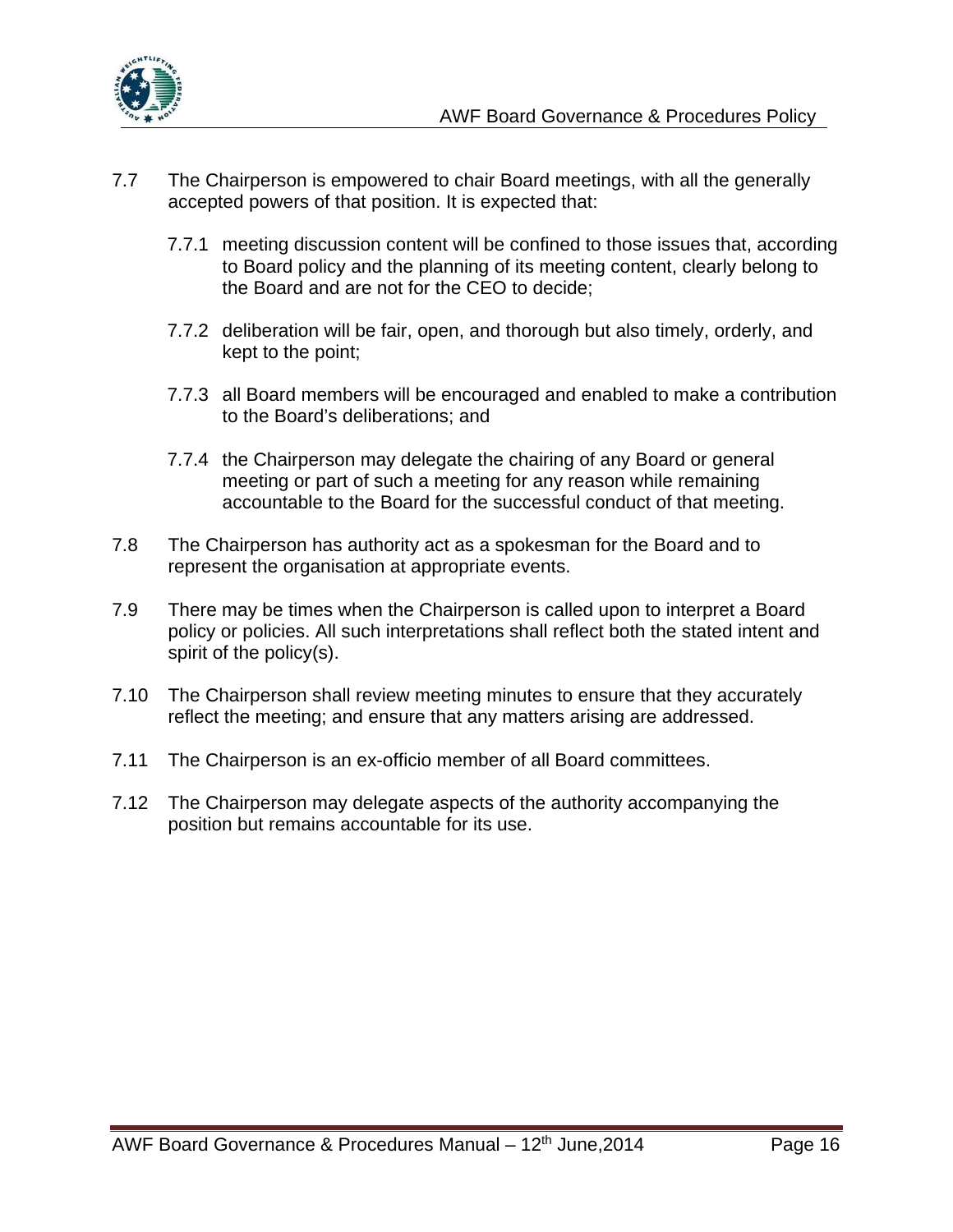

#### **G.8 Media Policy**

- 8.1 Unless specifically authorised, only the Chairperson and the CEO are authorised to comment publicly on the affairs and policies of The AWF. They should communicate closely with each other with regards to this role.
	- 8.1.1 Generally, the Chairperson will comment on matters that are the responsibility of the Board and the CEO will comment on matters of operational significance.
- 8.2 Other Board members cannot act as a spokesman for the organisation unless the Board appoints them explicitly to perform this function.

#### **G.9 Induction of New Board Members**

- 9.1 The Board will ensure that all new Board members receive a thorough induction into the affairs of both the Board and the AWF at large. The Chairperson will have the primary responsibility for ensuring this process is carried out effectively.
- 9.2 Prior to attendance at their first Board meeting, new Board members will:
	- 9.2.1 Receive a copy of the AWF Manual, the Constitution, current and recent meeting papers, an organisational chart, strategic plan, contact details for other Board members and key staff, the last Annual Report, the current year's meeting schedule and Board meeting Work Plan.
	- 9.2.2 Meet with the Chairperson and possibly other Board members for a governance familiarisation. This meeting may be held as a group session or with individuals.
	- 9.2.3 Meet with the CEO for an operational familiarisation.
- 9.3 Prospective Board members will be provided with information relevant to their consideration of becoming a member of the Board.
- 9.4 The Board acknowledges that when even one Board member changes this has implications for the Boardroom team as a whole and that a consideration of this should form part of the induction process.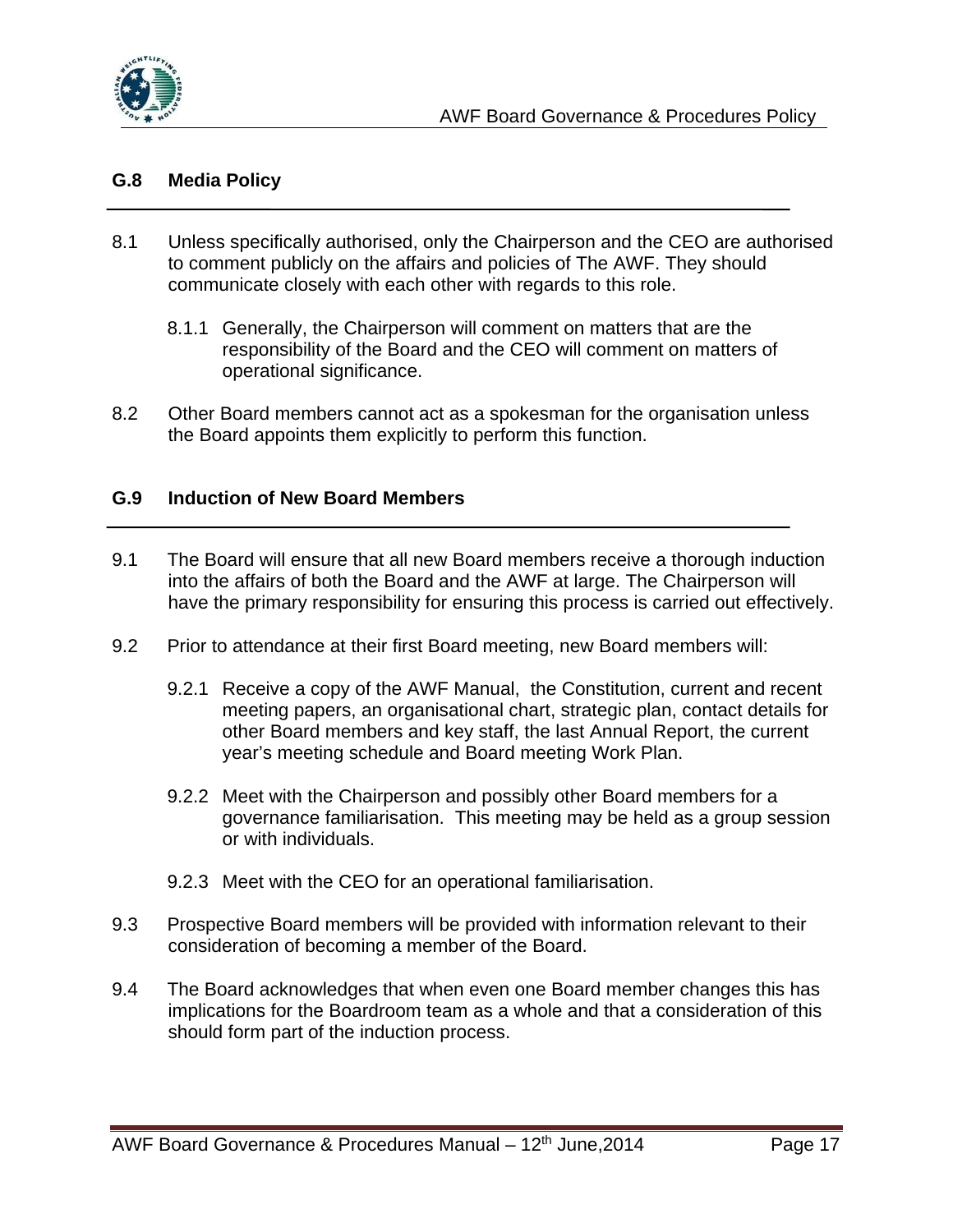

#### **G.10 Board Committees**

- 10.1 The Board recognises that there are times when a Committee can act more effectively than can the full Board. The Board has the right to establish committees, task forces or working parties. These will be designed to support the Board in its own work being conscious that these should not duplicate responsibility delegated to the CEO. The CEO also has the right to establish committees, task forces and working parties to assist him/her in an operational context.
- 10.2 Every Board committee and task force or working party should have a 'Terms of Reference' defining the role of the committee, the extent of its authority, structure and membership and reporting requirements. This should be reviewed annually.
- 10.3 Unless explicitly empowered by the full Board, committees or working parties cannot speak for the Board or make decisions binding on the Board. For the most part the function of committees, working parties and the like, in fulfilling their role, is to explore issues and/or make recommendations to the Board.
- 10.4 A decision of a Board committee or working party exercising delegated authority is a decision of the Board and should be treated by the CEO accordingly.
- 10.5 Committees, task forces and working parties may co-opt outside members from time to time in order to assist the Board to access to additional skills, experience or networks.
- 10.6 Committees etc. cannot exercise authority over staff nor shall they delegate tasks to any staff unless the CEO has specifically agreed to such delegations.
- 10.7 Normally, the definition of the responsibilities and scope of Board committees, task forces and working parties will ensure that these do not directly mirror the design and functions of operational divisions, departments or other staff groups.
- 10.8 The terms of reference of committees currently in existence are set out in the Appendices.
- 10.9 Except in necessary circumstances the Chairperson shall not, as a matter of course, be a member of a Board Committee.

#### **G.11. Board Effectiveness Review**

11.1 The Board shall undertake a formal assessment of its effectiveness no less frequently than bi-annually. This will be based on: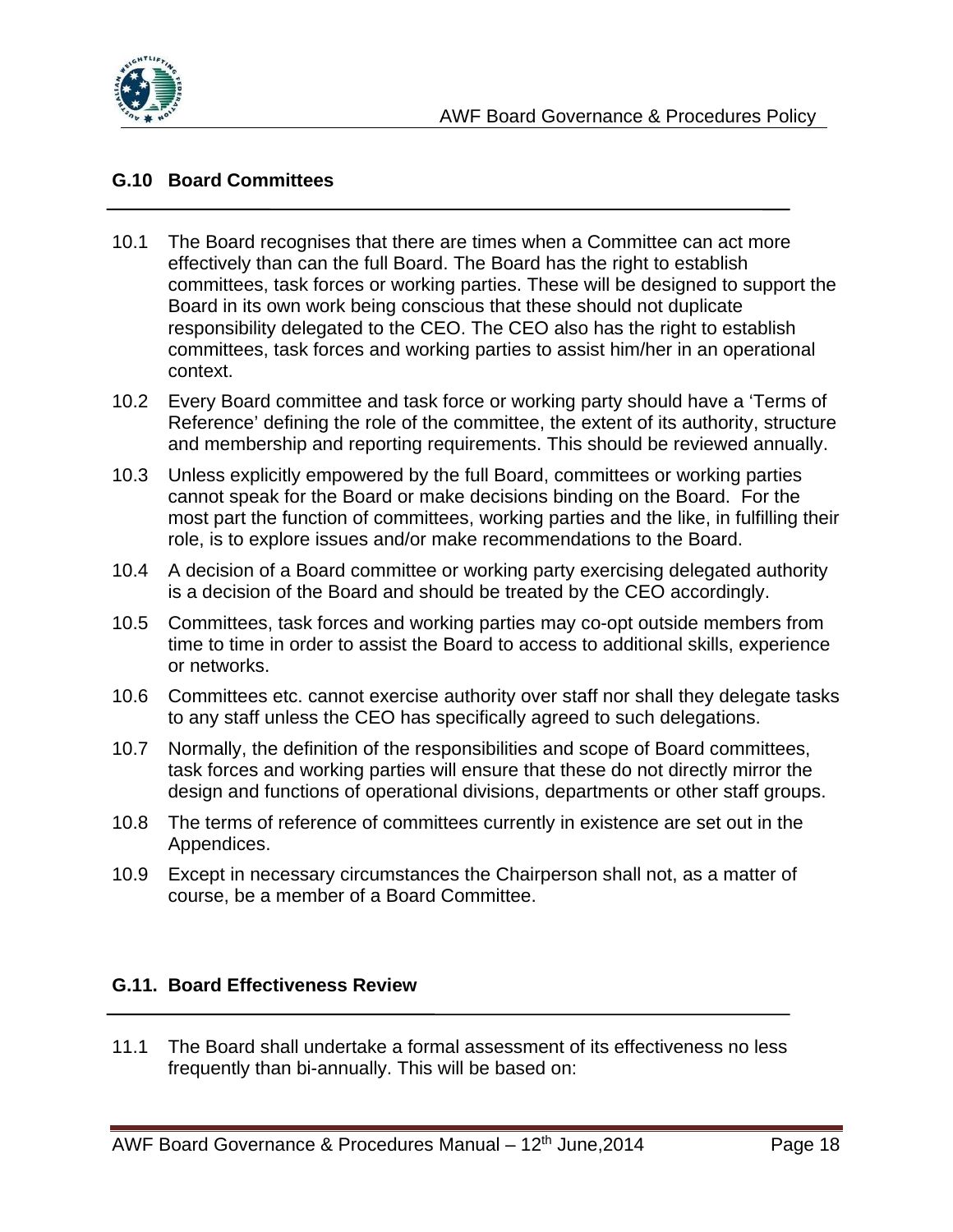

- 11.1.1 the extent to which the standards of performance set in these policies are met;
- 11.1.2 the degree of compliance with its own policies;
- 11.1.3 the performance of the organisation as a whole as measured through the achievement of the Strategic Plan;
- 11.1.4 the effectiveness of the Board as a leadership and decision making group; and
- 11.1.5 the Board's contribution to its working relationship with its CEO.

#### **G.12 Investing in Governance Effectiveness**

- 12.1 The Board recognises that governance is a cost to the organisation and thus will invest in Board and individual Board member training and development to increase its governance capability and performance.
- 12.2 To assist it to fulfil its stewardship responsibilities the Board may engage outside assistance. This includes, but is not limited to, financial audit.
- 12.3 All costs associated with governance effectiveness will be prudently incurred, though designed to ensure the development of the highest standard of governance. Financial provision may be made each year for:
	- 12.3.1 Attendance at workshops, seminars or conferences.
	- 12.3.2 External audits/performance reviews, training and coaching to improve governance performance.
	- 12.3.3 Meeting costs and other costs associated with effective communication with owners and other key stakeholders e.g. travel expenses, surveys and associated analysis, focus groups etc.
- 12.4 Expenses
	- 12.4.1 The AWF will reimburse Board members and others co-opted to assist in the governance process for actual and reasonable expenses incurred on activities authorised by the Board.
	- 12.4.2 Claims for expenses must be approved by a person (other than the claimant) who is in a position to confirm that the claims are valid in terms of the organisation's policies and procedures.
	- 12.4.3 In the case of the Chairperson's expenses, these shall be approved by the Board as a whole or by the Finance Committee.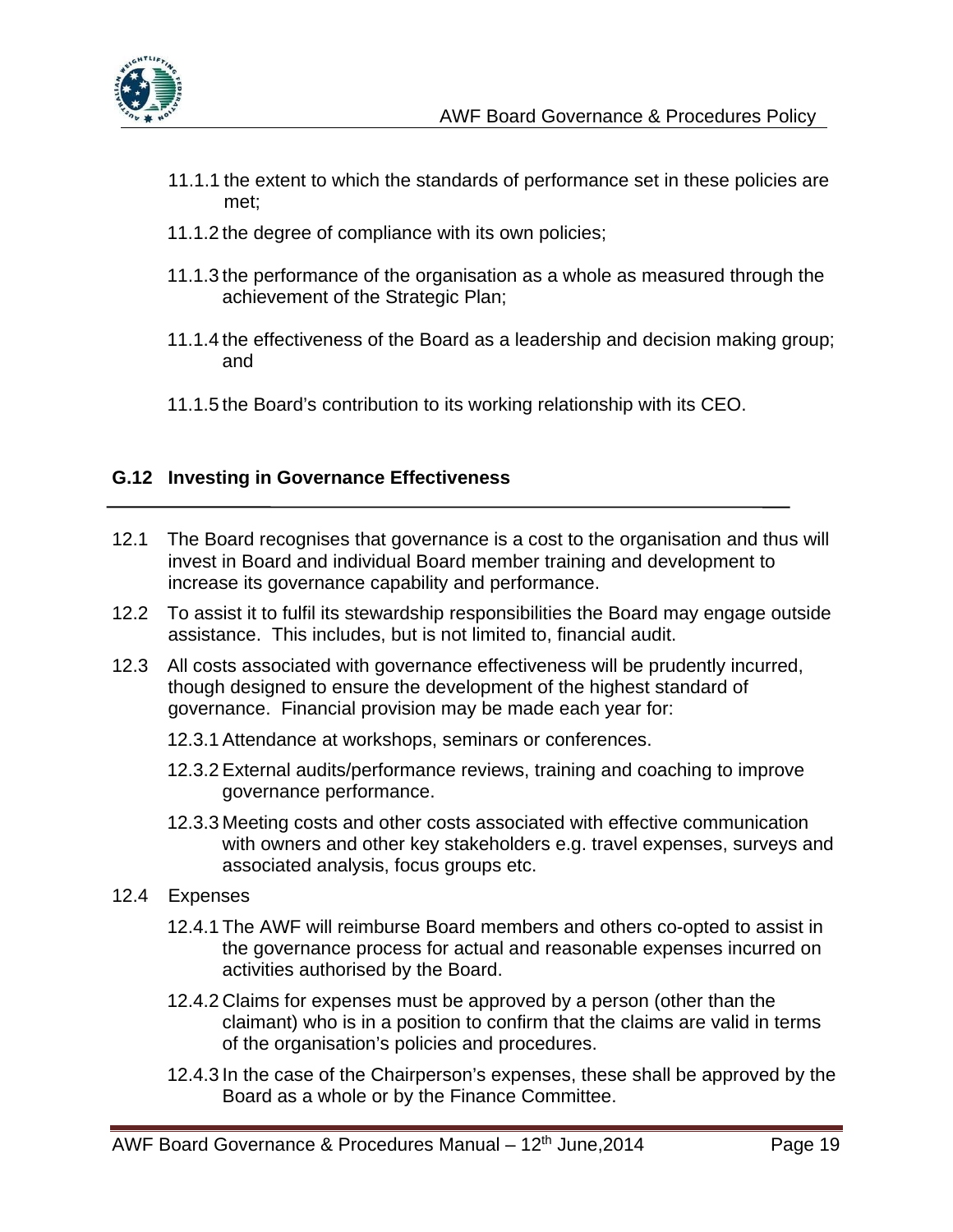

#### **BOARD/CEO LINKAGE POLICIES**

#### **L.1 Board/CEO Relationship Principles**

- 1.1 An effective and productive Board-CEO relationship is essential if the AWF is to function successfully. The key ingredients of a productive relationship are:
	- 1.1.1 Mutual respect for their separate but interdependent roles and responsibilities;
	- 1.1.2 Mutual agreement on the limits to the freedom granted to the CEO to carry out his/her role;
	- 1.1.3 A fair and ethical process for evaluating CEO effectiveness;
	- 1.1.4 Clearly defined delegations, responsibilities and accountabilities that are based on the assumption that the CEO is fully capable of managing operational matters;
	- 1.1.5 A commitment by both Board and CEO to open, honest, rigorous dialogue and a willingness by both to challenge the other without personalising issues and defensiveness.
	- 1.1.6 The exchange of information required for sound governance decision making.
	- 1.1.7 Once the delegation has been made, respecting the accountability of the CEO to the Board as a whole not to any one individual Board member and his/her prerogatives to exercise operational management of the organisation.
	- 1.1.8 In addition to regular reporting and assessment processes, there will be a formal, annual, appraisal of the performance of the CEO. The timing, format and process for this annual review will be agreed between the CEO and the CEO Review Committee at the beginning of the monitoring period.

#### **L.2 Unity of Control**

2.1 The CEO is the only direct employee of the Board; all other staff are employed by and responsible to the CEO. Contractors and volunteers are engaged by the CEO in a manner and for a purpose consistent with the Board's policy and financial delegations. This means that the Board's primary linkage to the operations of the organisation is through the CEO.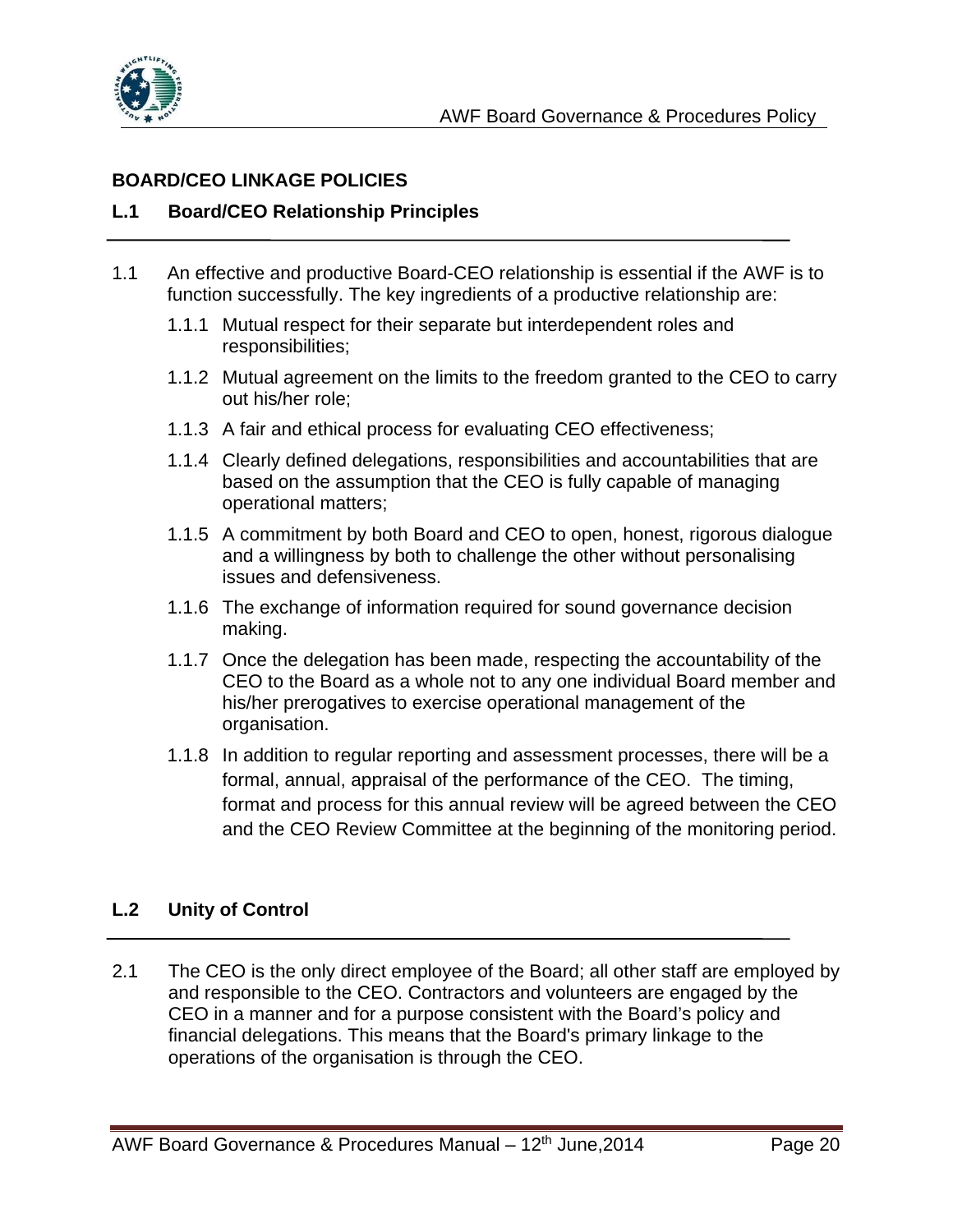

- 2.2 Only the Board as a whole can instruct the CEO and only decisions of the Board as a whole are binding on the CEO. Accordingly, decisions or instructions of individual Board members, Board officers or committees or task forces are not binding on the CEO unless the Board has specifically delegated such authority.
- 2.3 The Board and individual Board members may provide advice and assistance to the CEO and other management staff on operational matters, but only at the request of the CEO or management staff.
- 2.4 Board members, because of their expertise, may be asked to sit on management committees or undertake roles at the request of management staff. When serving in this capacity the Board members serve as a volunteer advising staff or carrying out a role, and not as a Board member.
- 2.5 Board members are free to talk with all staff and office contractors but in doing so they must take all care to ensure that they do not come between the CEO and the staff member or contractor.
- 2.6 When Board members seek advice from management staff in respect of an issue which has been raised with the Board or that Board member by Members or other stakeholders then the Board member shall ensure that the CEO is informed of the request; recognising that the CEO has responsibility in accordance with his or her delegated authority for the performance of management.

# **L.3 Board/CEO Delegation**

#### **3.1 General Delegation**

- 3.1.1 The CEO is responsible for the day to day management of the organisation. In carrying out these duties, he/she must ensure nothing is done or authorised to be done that is harmful to the organisation and does not comply with Board approved policy.
- 3.1.2 The CEO is authorised to establish all operational policies, decisions, practices, and activities provided his/her decisions are consistent with the stated intent and the spirit of the Board's policies.

#### **3.2 Delegation of Authority**

.

3.2.1 The Board delegates to the CEO the full authority to manage the business of the AWF and to carry out the terms of his/her appointment as recorded in the CEO Position (as varied from time to time) Description; subject to the limitations contained in or caused by: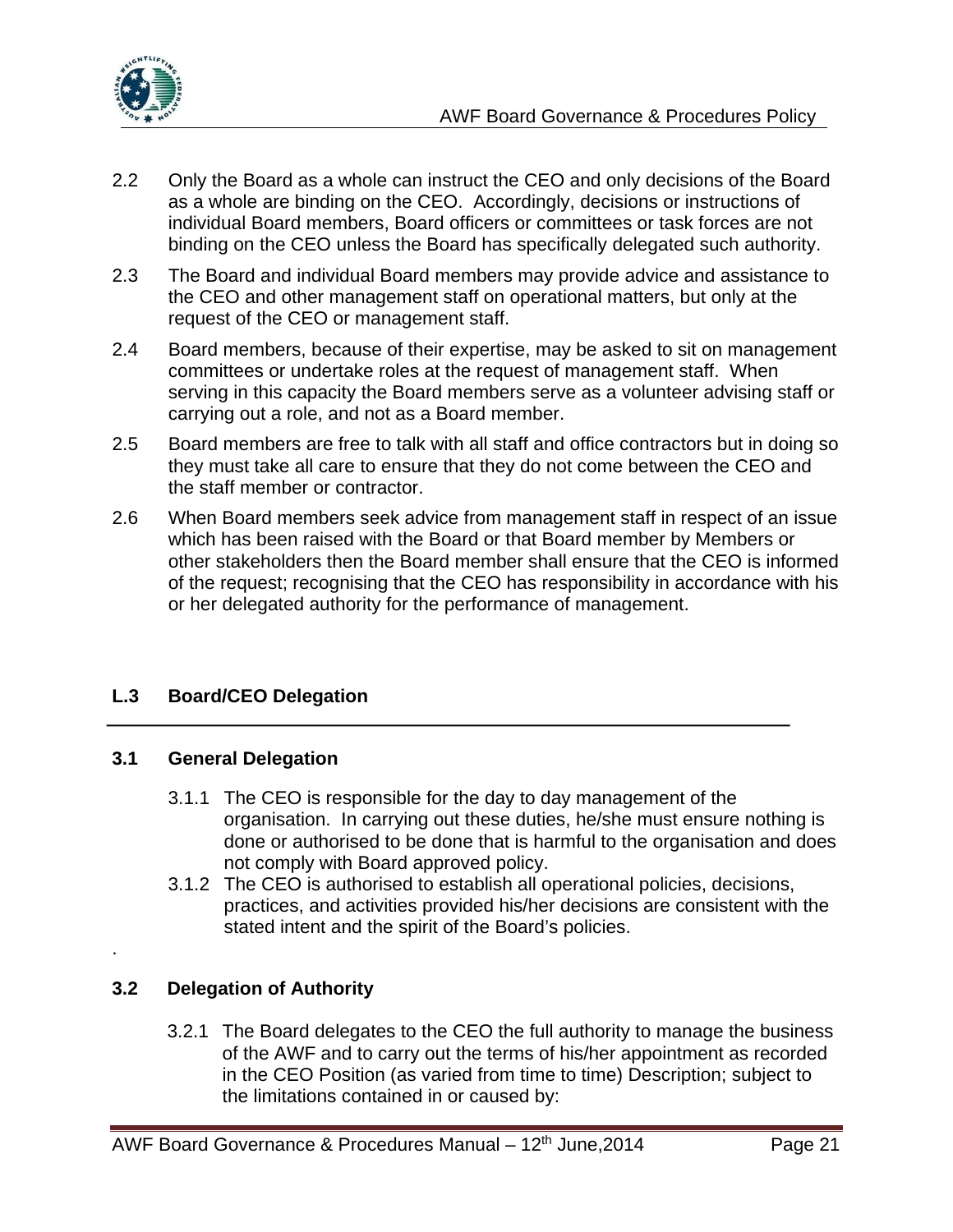

- 3.2.1.1this document,
- 3.2.1.2 or Board policies from time to time. The present Board Policies that are relevant to the limitations/boundaries of the authority to manage the organisation delegated to the CEO form part of this document; and
- 3.2.1.3The CEO Position Description.
- 3.2.2 To make it clear the CEO shall have the:
	- 3.2.2.1authority to initiate, implement and exercise sanctions and judicial procedures where such actions are in accordance with the Board's policies;
	- 3.2.2.2 power to initiate and defend in the name of the AWF any legal or other judicial procedures by or against the AWF provided such actions are in accordance with the Board's policies,
- 3.2.3 In exercising these delegations, the CEO should not do or cause to have done anything that in the judgment of a reasonable person acting as a member of the AWF Board will cause harm to the organisation, and in particular, the CEO should do nothing:
	- 3.2.3.1 to harm the trust held in the AWF by members of the AWF, and by members of the IWF;
	- 3.2.3.2 that places the AWF, or any of its business units in isolation, in any financial peril, meaning that net liabilities exceed net assets, that debts cannot be met when they are due or that income expected to directly offset project or similar expenditure has not been confirmed. For particular prohibitions refer to the Board's Limitation policies.
	- 3.2.3.3 that creates any personal advantage to the CEO (or their family or associates) arising from any decision the CEO makes;
	- 3.2.3.4 to hide or make any business conducted less transparent to the auditors or to the Board;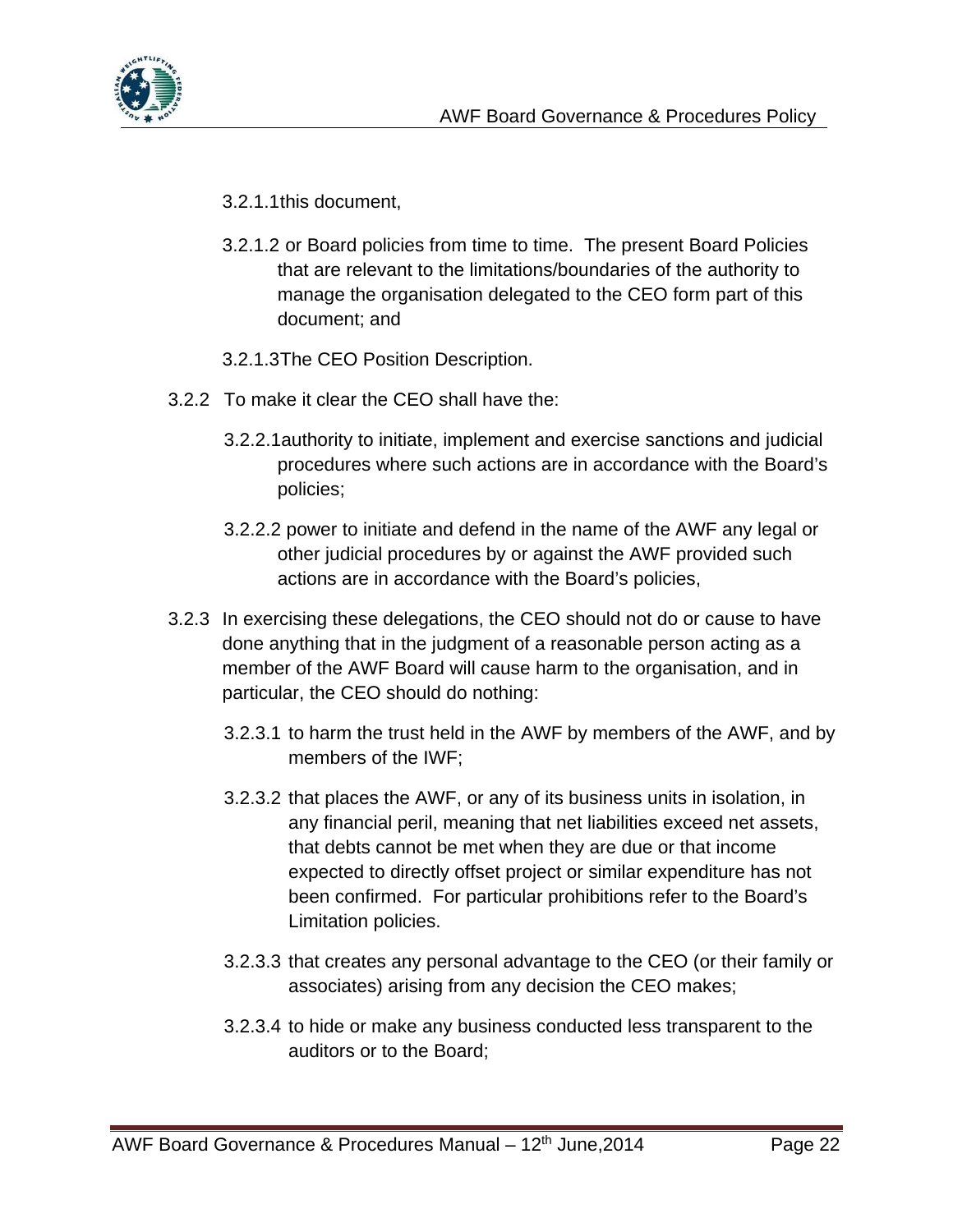

- 3.2.3.5 that involves a conflict of interest where that interest is not disclosed to the affected party;
- 3.2.3.6 to disclose confidential information within the bounds of existing policy;
- 3.2.3.7 that reduces the ability of the AWF to meet its regulatory compliance obligations.

### **3.3 Cases of Doubt**

- 3.3.1 Where the CEO is in doubt as to whether he/she has the authority to act in a particular manner, then the CEO shall refer the matter to the Chairperson who shall be entitled to decide whether or not the CEO has the delegated authority to authorise the AWF to enter into a particular contract or carry out a particular activity;
- 3.3.2 The Chairperson shall be entitled to refer the matter to the Board.
- 3.4 Review The terms of delegation of authority for the CEO are subject to review by the Board from time to time.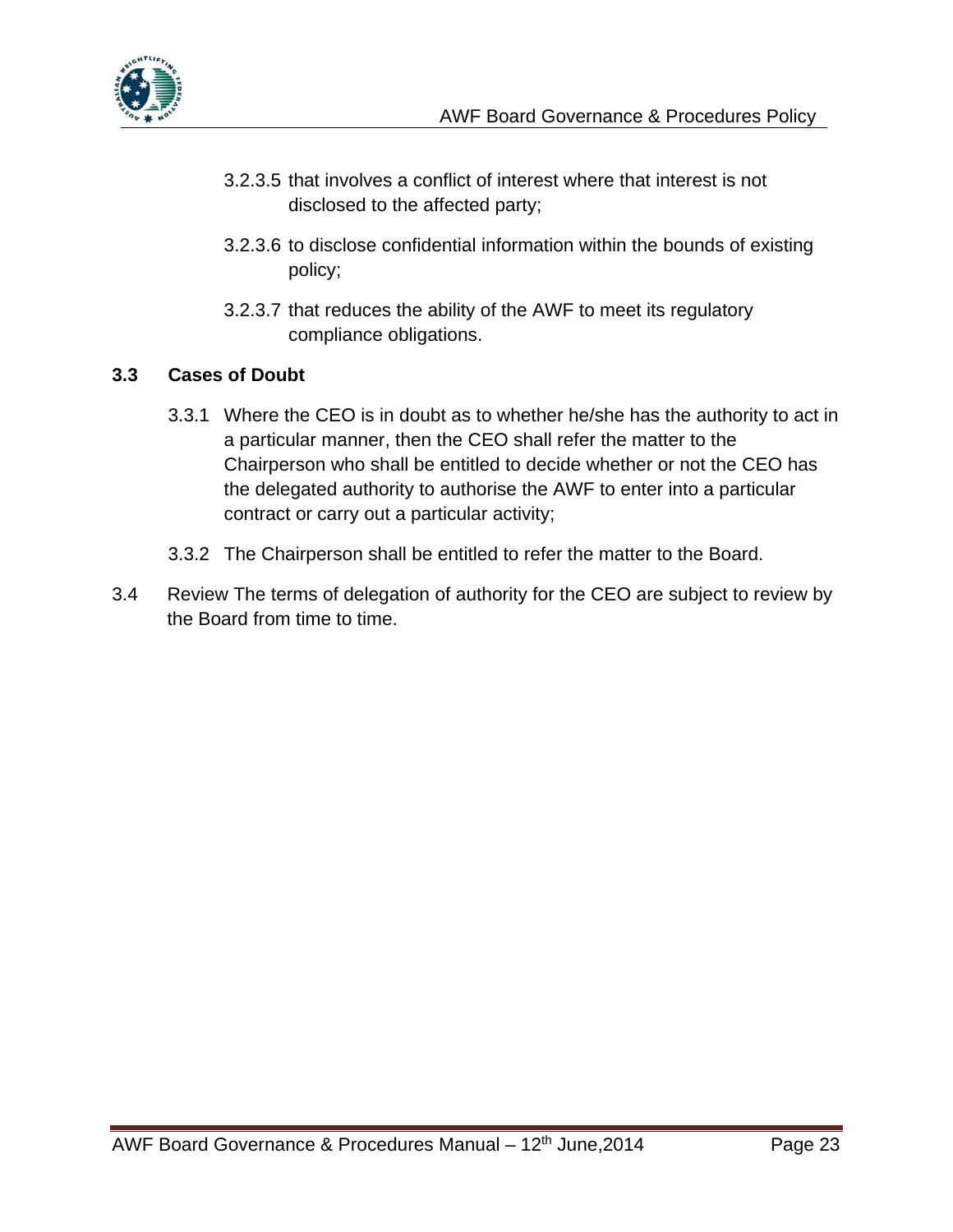

#### **EXECUTIVE LIMITATION POLICIES**

#### **E.1 Overall Executive Limitation Policy**

The CEO shall not cause or allow any practice, activity, organisational circumstance, or decision which is unlawful, imprudent or which contravenes any organisation specific or commonly held business or professional ethic.

#### **E.2 Budgeting/Financial Planning**

- 2.1 Budgeting/financial planning for any financial year or the remaining part of any financial year shall be directed to ensure the achievement of the Boarddetermined strategic outcomes and key results. Accordingly, the CEO shall not develop a budget that:
	- 2.1.1 Contains too little information to enable:
		- 2.1.1.1credible projection of revenue and expenses,
		- 2.1.1.2separation of capital and operational items,
		- 2.1.1.3projection of cash flows, and
		- 2.1.1.4disclosure of planning assumptions.
	- 2.1.2 Creates financial risk beyond limits or other measures set by the Board.
	- 2.1.3 Does not reflect/accommodate medium to long-term financial plans/projections.
	- 2.1.4 Is designed to achieve an end of year financial result that is materially different from that agreed by the Board.
	- 2.1.5 Will result in the non-achievement of Board determined financial ratios.
	- 2.1.6 Fails to provide for current and future capital requirements.
	- 2.1.7 Fails to provide for the depreciation and maintenance of critical operating assets.
	- 2.1.8 Fails to provide for the financing of the Board's own operations and its governance development.
	- 2.1.9 Fails to plan for the achievement of Board-determined revenue targets.
- 2.2 Budgets and cash flow must be kept under regular review and control. Accordingly, the CEO shall not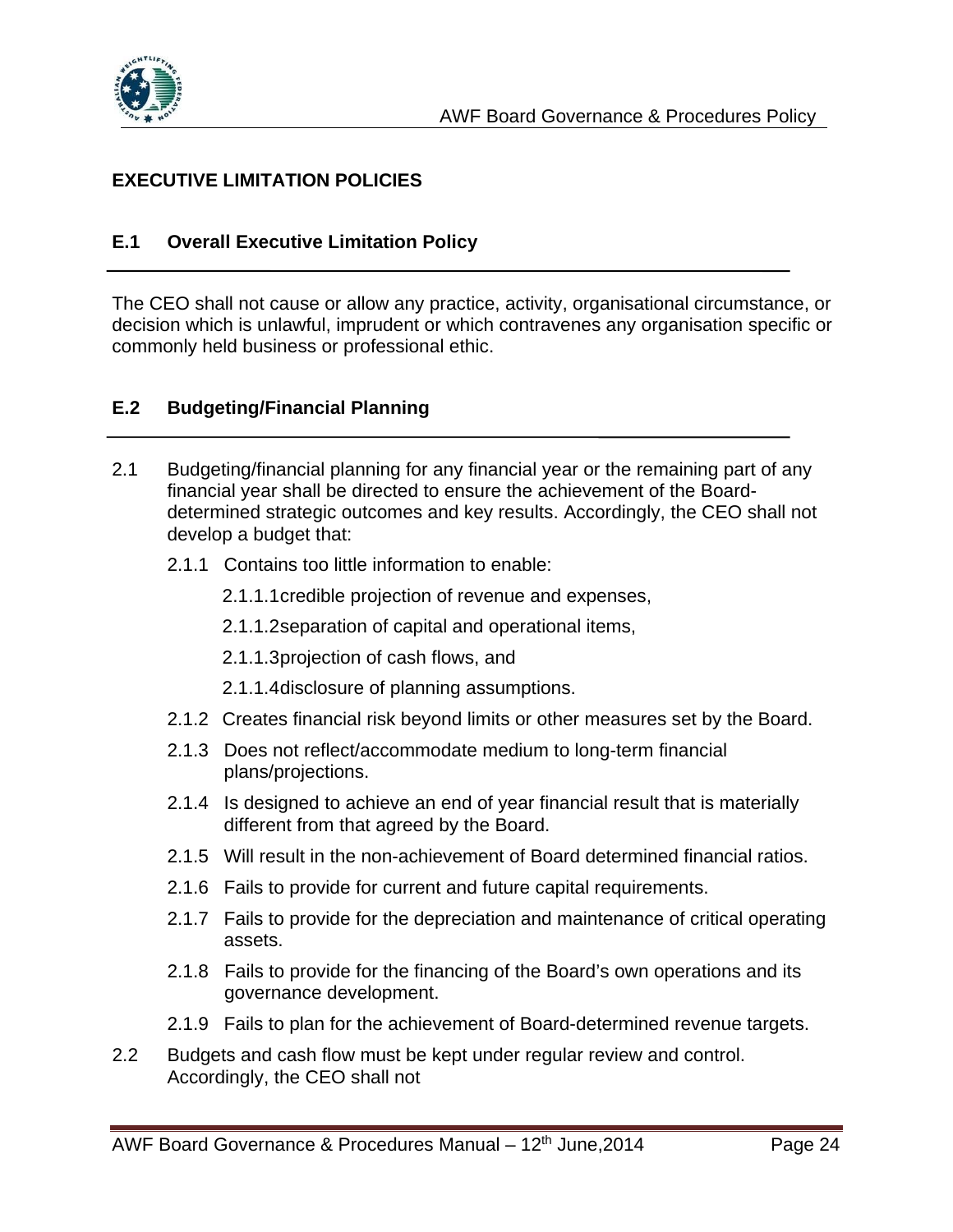



- 2.2.1 make budget alterations and deviations without Board approval;
- 2.2.2 fail to present quarterly, updated annual budget and cash flow forecasts to the next occurring Finance Committee Meeting, .(Note – after consideration by the Finance Committee and if approved by the Board the reforecast budget shall become the operative budget until any further approved reforecast).

### **E.3 Financial Wellbeing**

- 3.1 The CEO is responsible for the day to day financial management of the AWF and shall not cause or allow the development of actions or conditions that might harm the financial well-being of the organisation. In particular, the CEO shall not:
	- 3.1.1. Cause the organisation to incur unauthorised indebtedness;
	- 3.1.2 Utilise any organisational funds for purposes other than the furtherance of the AWF's purposes and strategic goals as approved by the Board;
	- 3.1.3 Use restricted or "tagged" contributions for any purposes other than those designated;
	- 3.1.4 Operate outside of the organisation's approved budgets and the procedures and authorisations set out in the Finance Procedures Manual;
	- 3.1.5 Approve expenditure which, although in keeping with the organisation's goals and policies, is beyond the organisation's ability, using budgeted resources, to meet;
	- 3.1.6 Make financial commitments which, although consistent with an approved budget, business plan, business case approval, or similar, does not yet have confirmed revenue to offset the liability.
	- 3.1.7 Use anything other than standard accounting practices for the recording of all financial transactions;
	- 3.1.8 Allow the use of any of the organisation's funds, or allow contractual commitments to be made or other liabilities be accepted, other than in the furtherance of Board-approved purposes and priorities.
	- 3.1.9 Allow tax payments or other government payments or returns to be overdue or inaccurately filed.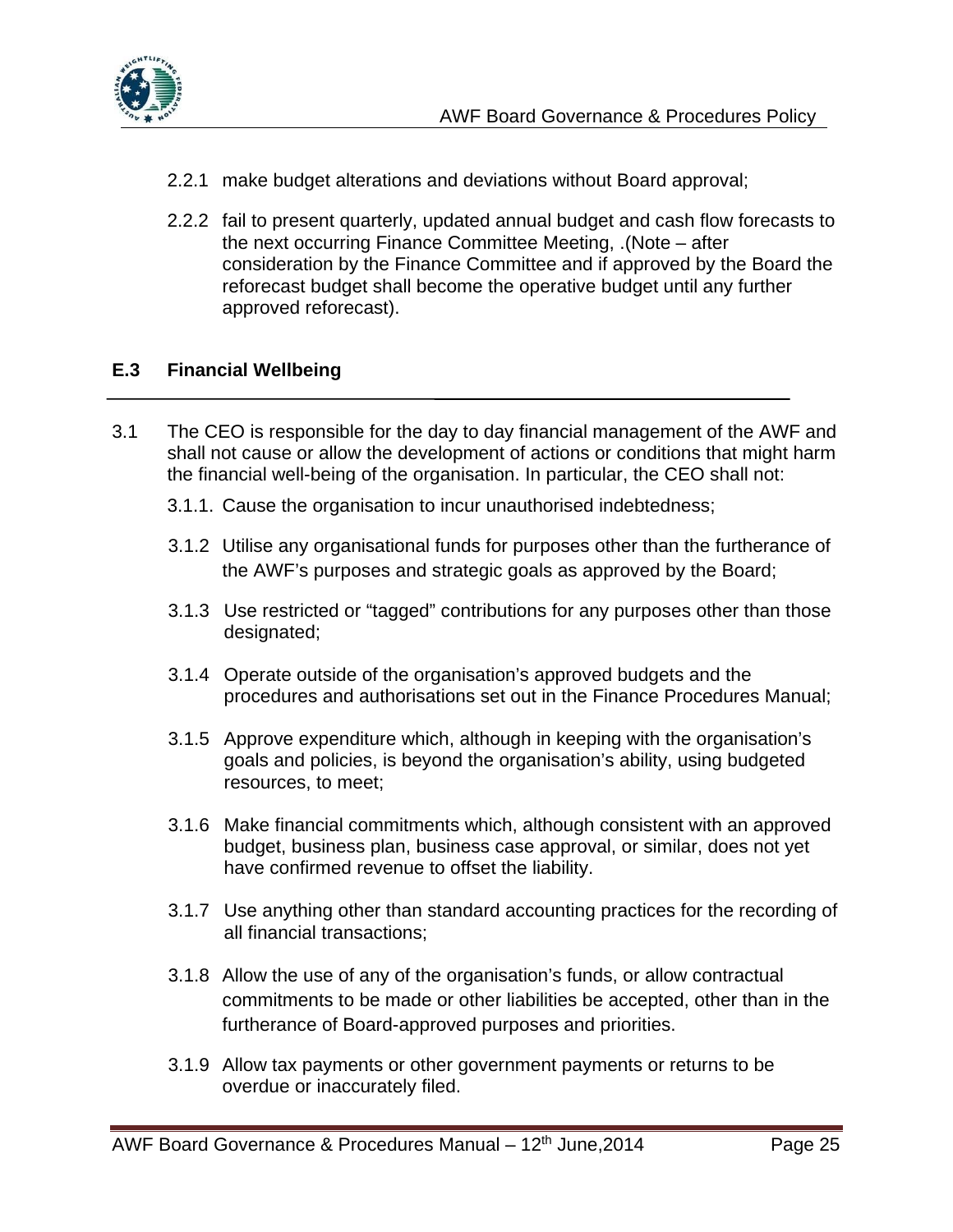

- 3.1.10 Fail to maintain accurate financial records.
- 3.1.11 Violate accounting and financial reporting standards currently in force in Australia.
- 3.1.12 Acquire, encumber or dispose of real property without Board approval.
- 3.1.13 Fail to assertively pursue overdue receivables.
- 3.1.14 Allow any non compliance with the Finance Procedures Manual.
- 3.1.15 Operate in a way that lends to the imposition of penalties by the ATO; or the issue of qualifications in the auditor's report on the annual financial statements.

#### **E.4 Contracts Policy**

- 4.1 The CEO is responsible for the effectiveness and probity of the contracts entered into by The AWF. However, the CEO may not approve contracts where:
	- 4.1.1 the hiring of employees and entry into contracts for labour services means that the employment cost for the budgeted activity for which the employee is to be employed will exceed the budgeted employment cost;
	- 4.1.2 the supply of goods or services to AWF where the term of supply is greater than 12 months and/or the value of the supply to AWF over the term of the contract exceeds \$25,000;
- 4.2 The CEO may not cause application to be made in the name of the AWF, and sign the application, to Class 4 gaming machine charities for grants to the AWF where a second signatory is required unless such second signature has been obtained.
- 4.3 The CEO shall not cause the AWF to vary or terminate a contract unless the terms of such variation are also within the CEO's delegated authority;
- 4.4 Contracts that concern matters that lie beyond the CEO's delegated authority must always be conditional on Board approval. The CEO shall not submit for the Board's approval proposals that do not contain:
	- 4.4.1 A statement of the background; and the material terms of the contract and the role of the contract in the achievement of the AWF's strategic goals; and
	- 4.4.2 A certificate that appropriate legal and financial advice has been obtained on the terms of negotiation of the contract;
- 4.5 Notwithstanding any other delegation or authority, the CEO shall not commit the AWF to contracts with related parties; or contracts which would cause there to be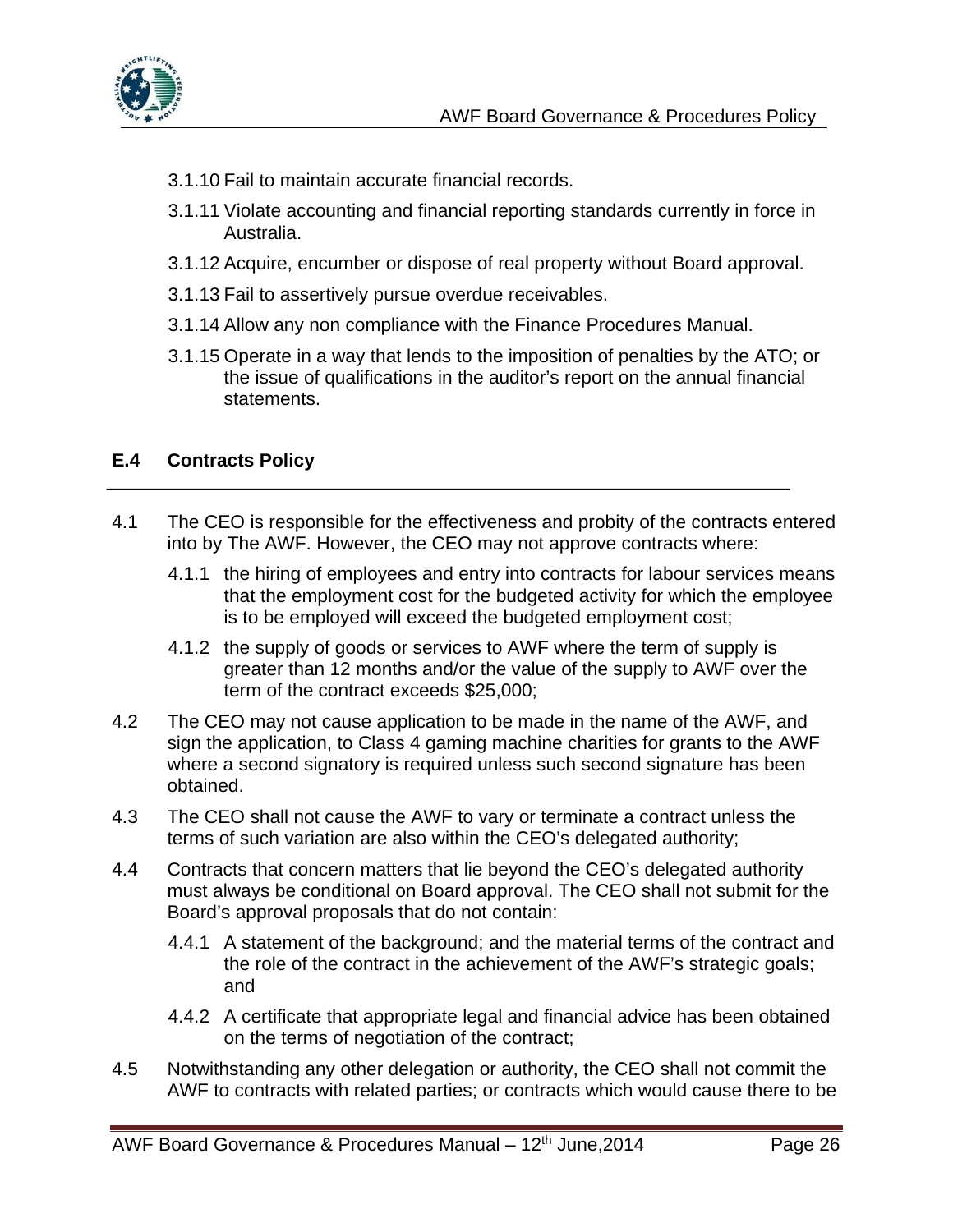

a conflict of interest. ("Related parties" means a relative or close associate or partner of an existing staff member, or a company where a staff member or a relative or close associate or partner of an existing staff member, is a shareholder or director).

Explanatory note: In this policy "contract" includes any agreement or document creating or intending to create an obligation enforceable by or against the AWF, and which provides for the payment of money or the supply of goods or services.

## **E.5 Employment Implications and Obligations**

- 5.1 With respect to the employment and engagement of employees, consultants, contract workers and volunteers, and their compensation and benefits, the CEO shall not in any way jeopardise the AWF's financial integrity or good name in the community. Accordingly, the CEO shall not:
	- 5.1.1 Agree to appointments which
		- 5.1.1.1are not based on merit and the outcome of a contestable recruitment process;
		- 5.1.1.2would place staff members who are have family or other close personal relationships in a position where one is accountable for the performance of the other;
		- 5.1.1.3would result in individual compensation, conditions of service or benefits that could not be justified to the AWF's key stakeholders by reference to the employee's skills and experience and relevant benchmarks such as market and award rates and the market demand for such skills and experience.
	- 5.1.2 Take any action that would have the direct or indirect consequence of increasing his/her own remuneration and benefits.
	- 5.1.3 Create obligations in the name of the AWF that cannot be met over the projected period of an individual's term of engagement and/or employment, or over a period for which the financing of the cumulative obligations to all employees, consultants, contract workers and volunteers can realistically be secured.
	- 5.1.4 Cause unfunded liabilities to occur or in any way commit the AWF to benefits that incur unpredictable future costs.
- 5.2 With respect to the employment and treatment of staff, contractors and volunteers, the CEO shall not cause or allow working conditions that are unsafe, unfair or undignified as defined in relevant workplace legislation. Accordingly, the CEO shall not: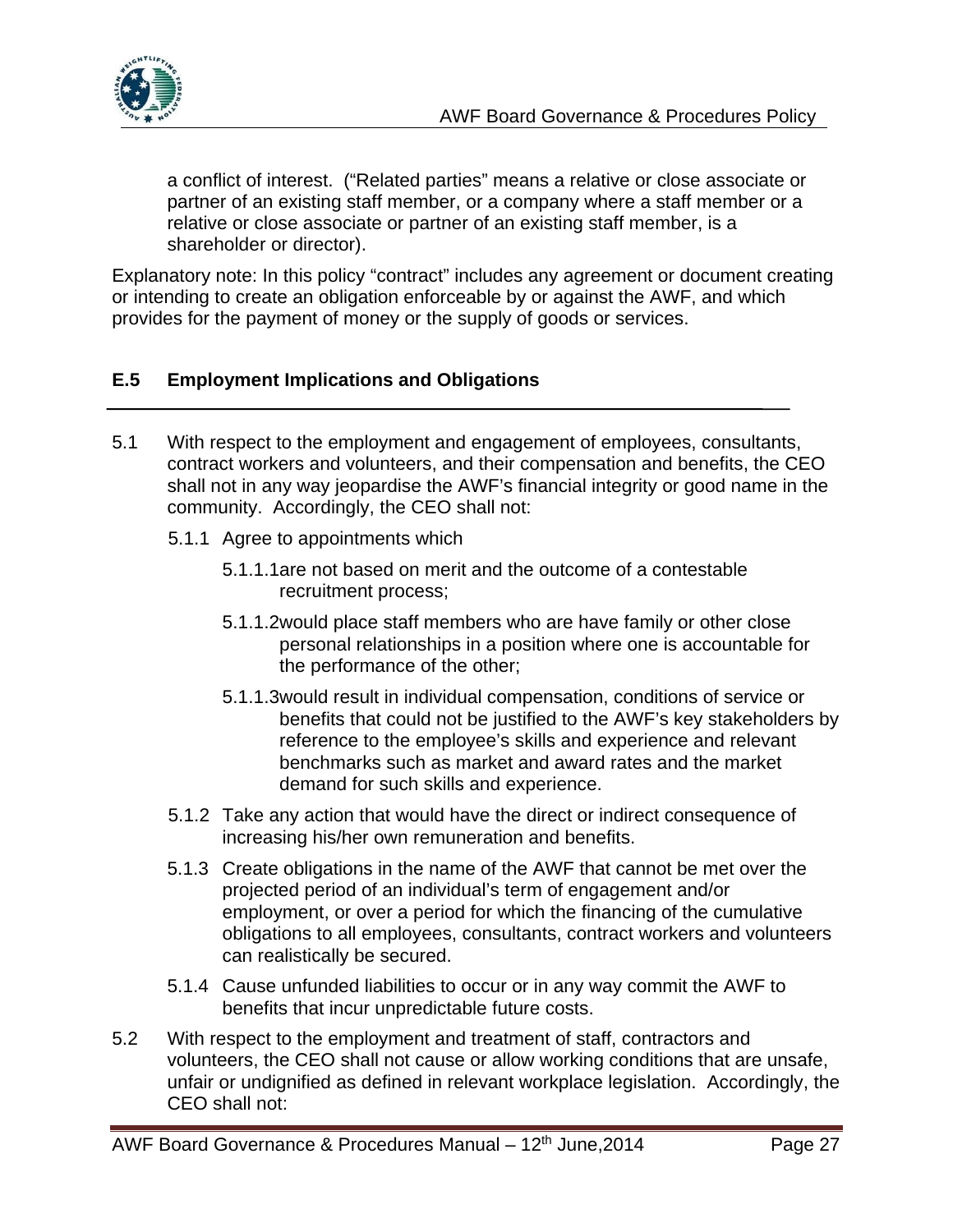

- 5.2.1 Take actions or allow situations or circumstances that are inconsistent with the AWF's responsibilities to be a Good Employer.
- 5.2.2 Operate without written personnel policies that make clear rules for staff and protect against unfair or unethical practices;
- 5.2.3 Deny to any employees, contractors and volunteers their right to an approved and fair internal grievance process and, thereafter, to externally provided disputes resolution processes;
- 5.2.4 Violate any part of relevant workplace employment legislation;
- 5.2.5 Fail to keep the Board fully informed about impending disputes and grievances that may lead to action against the organisation;
- 5.2.6 Fail to ensure that all staff members are acquainted with their rights under this policy.

### **E.6 Communication and Support to the Board**

- 6.1 The CEO shall not allow the Board to be uninformed or unsupported in its work. Accordingly, the CEO shall not:
	- 6.1.1 Neglect to provide required information in a timely, accurate and understandable fashion addressing the various issues to be monitored by the Board.
	- 6.1.2 Neglect to provide financial reports that make clear:
		- 6.1.2.1significant trends
		- 6.1.2.2data relevant to agreed benchmarks and Board-agreed measures
		- 6.1.2.3further Board financial data as determined by the Board from time to time
	- 6.1.3 Fail to inform the Board of significant external environmental trends, achievement of, or progress towards the achievement of, the Board's Strategic Outcomes and Key Results policies or changes in the basic assumptions upon which the Board's policies (both Outcomes/Results and Limitations) are based.
	- 6.1.4 Fail to proactively communicate with the Chairperson to ensure there is effective liaison with the Board and that the relationship between CEO and Board is maintained on a constructive and 'no surprises' basis.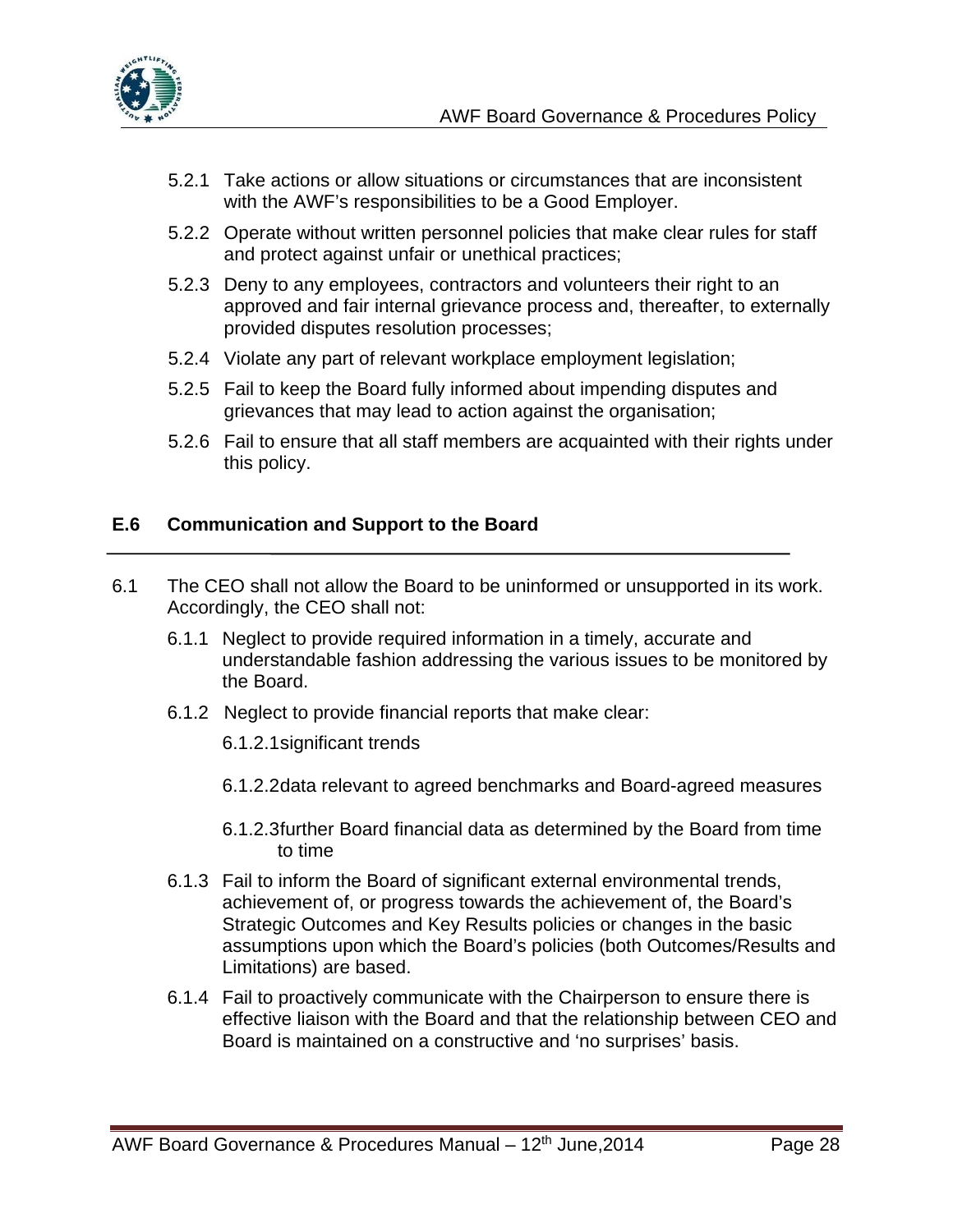

- 6.1.5 Fail to make him/herself reasonably available for consultation or discussion with the Chairperson, Board, Board committees, and Board members, between scheduled Board meetings.
- 6.1.6 Fail to inform Board members when for any reason there is actual or anticipated non-compliance with a Board policy.
- 6.1.7 Fail to inform the Board of any breach of any externally imposed compliance requirement.
- 6.1.8 Neglect to inform the Board of any serious legal conflict or dispute or potential serious legal conflict or dispute that has arisen or might arise in relation to matters affecting the AWF.
- 6.1.9 Fail to ensure that the Board is provided with a wide range of views and perspectives, and assisted to gain a sufficient knowledge of the operational issues affecting the organisation, to support effective governance decision-making.
- 6.1.10 Fail to inform the Board of such occasions when it violates its Governance policies, particularly when this relates to the CEO's ability to carry out his/her responsibilities.
- 6.1.11 Fail to deal with the Board as a whole and to treat individual Board members on an equivalent basis except when authorised to respond to individual requests for information or when responding to requests from Board committees or working parties.
- 6.2.1 The CEO shall not neglect to supply such information to the Board and its members as, from time to time, they shall reasonably require.

## **E.7 Emergency CEO Succession**

- 7.1 In order to protect the Board and the AWF from the sudden or unexpected loss of its CEO's services, the CEO shall not fail to ensure that either:
	- 7.1.1 there is at least one other person on staff who is capable of assuming the CEO's duties and who is familiar with Board-level issues and priorities: or
	- 7.1.2 other arrangements, satisfactory to the Board, have been made for the temporary leadership of the operational organisation.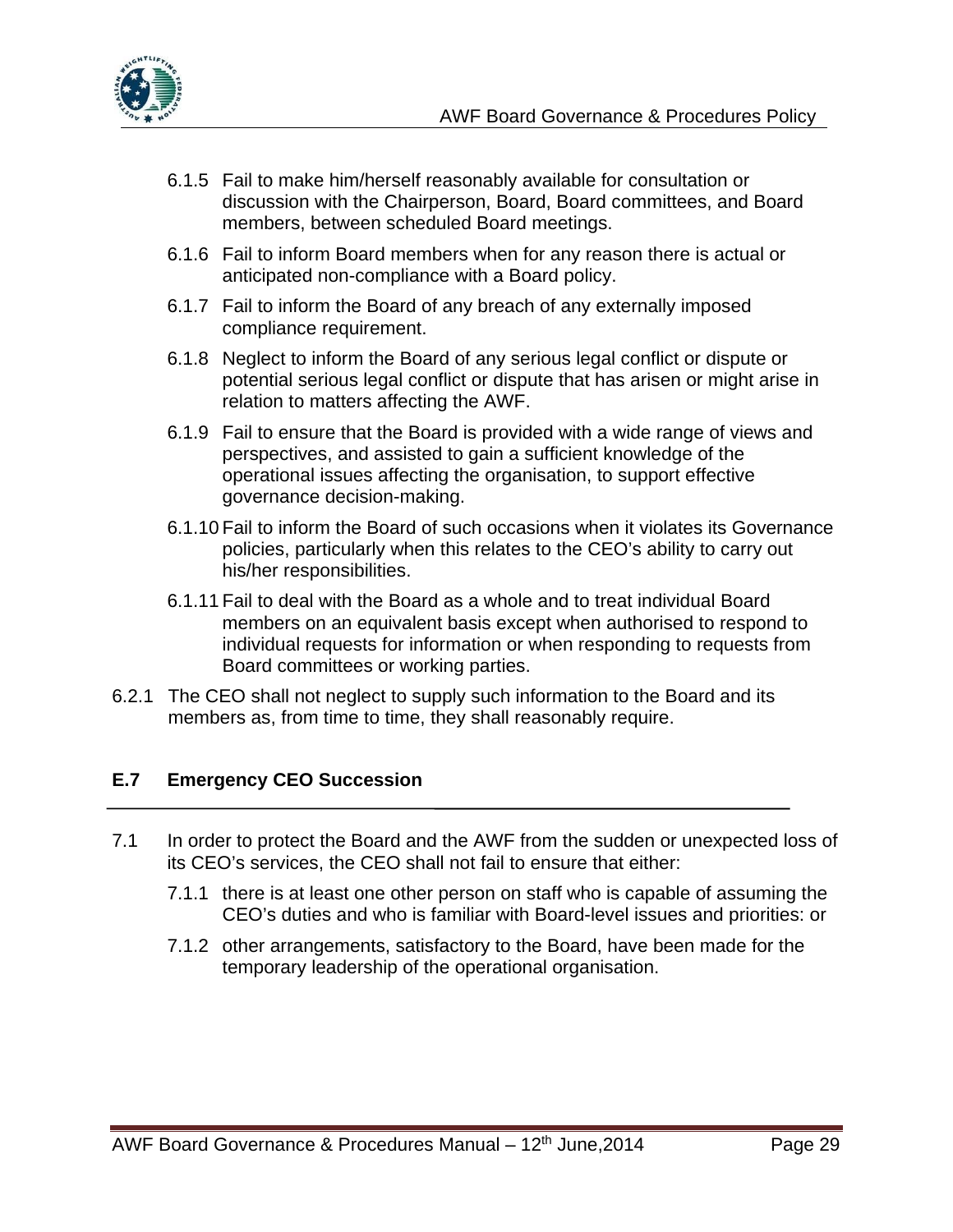

#### **E.8 Treatment of Members and Other Stakeholders**

- 8.1 With respect to interactions with members and other stakeholders of the AWF, the CEO shall not cause or allow conditions, procedures, or decisions which are unsafe, undignified, unnecessarily intrusive, or that fail to provide appropriate confidentiality or privacy. Accordingly, the CEO shall not:
	- 8.1.1 Seek information for which there is no clear necessity.
	- 8.1.2 Collect, review, transmit or store information relating to members and other stakeholders in a manner that fails to protect against improper access to that information.
	- 8.1.3 Maintain facilities that fail to provide a reasonable level of privacy.
	- 8.1.4 Fail to ensure that there are systems to provide information to members and other stakeholders regarding the services offered and their rights.

#### **E.9 Public Affairs**

9.1The CEO shall not approve, or in any way support, any action or public statement that is derogatory or in any way damaging to the AWF.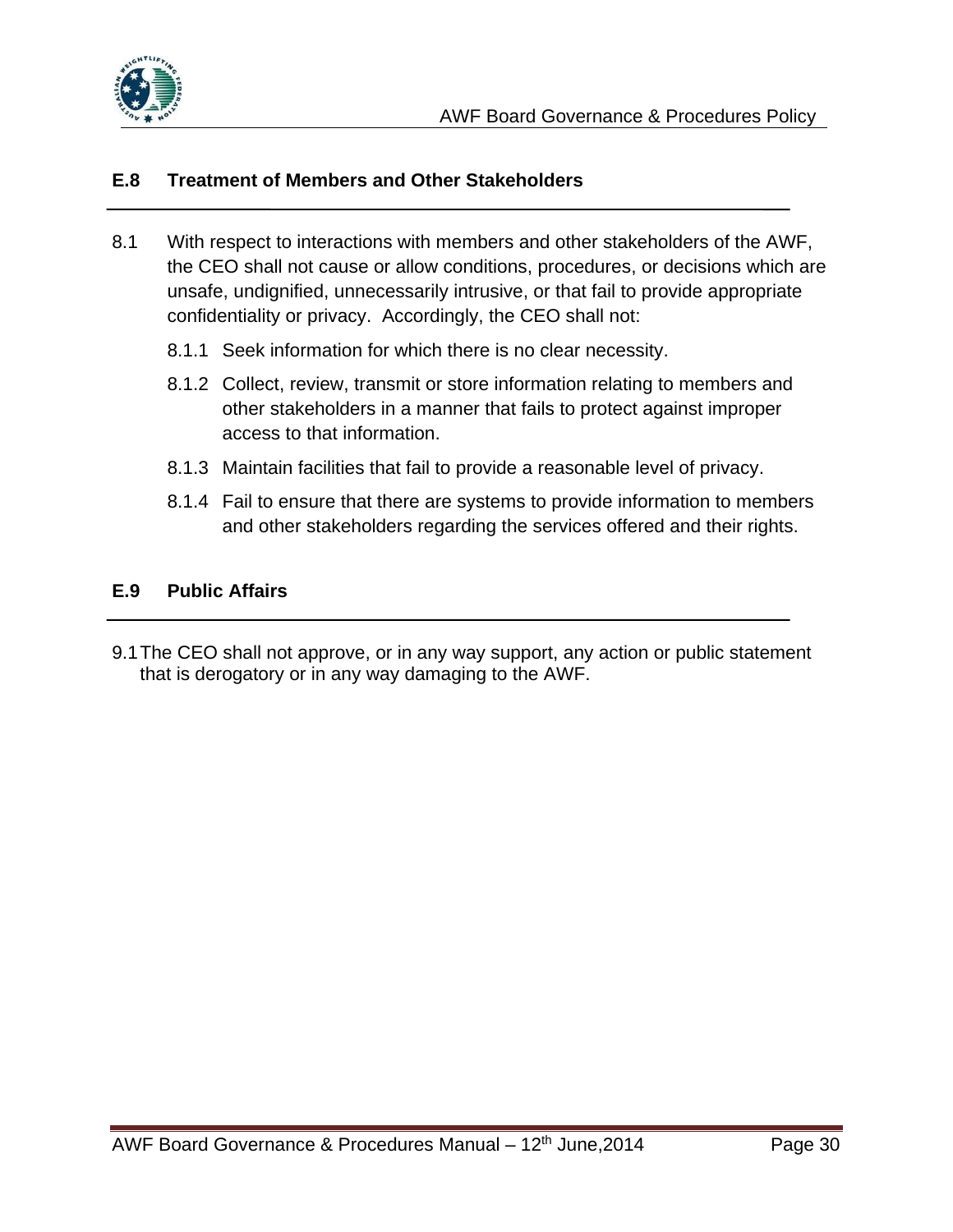

### **APPENDICES**

#### **APPENDIX 1: Terms of Reference: Finance/Audit Committee**

The Objective of this committee is to oversee the Financial Reporting of the organisation to ensure that within the time limits prescribed by the Board, the AWF complete satisfactorily the following:

- A. Comply with the generally accepted accounting principles
- B. Be appropriate to the circumstances of the organisation
- C. Comply with ATO laws

Given the size of the business this committee will also act as an audit committee and will:

- D. Liaise with external auditors and review audit findings
- E. Assess the performance of financial management
- F. Review accounting policies
- G. Maintain records of its meetings.

It is recognized that it is the responsibility of management to prepare the Financial Statements. The Finance Committee's role will be to provide a check on the management procedures. It is clearly understood the prime responsibility for the Statements rests with the Board members who accept the task and must:

- H. Expect high Standards
- I. Know the business
- J. Understand basic accounting principles

The committee will meet monthly and view the Financial reports:

K. Profit and Loss Statement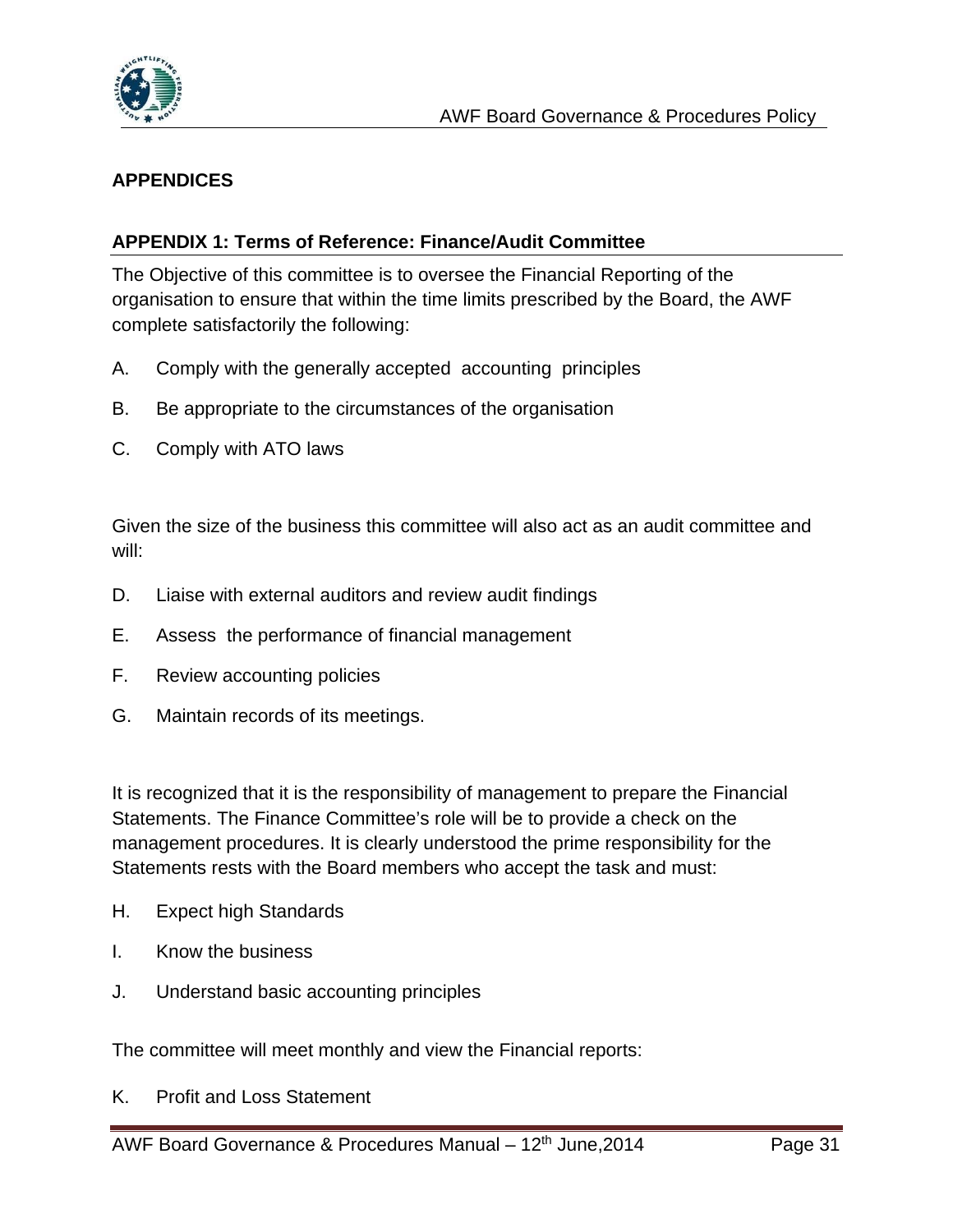

- L. Balance Sheet
- M. Accounts Payable
- N. Accounts receivable
- O. Schedule of Grants applied for
- P. Schedule of grants received
- Q. Variance Report

Members of the committee will be delegated to act as signatory to the AWF Incorporated accounts along with the CEO.

The Committee is delegated authority to approve any minor deviation from an approved budget (defined as a variation of less than 5% in respect of any one particular revenue or expenditure item) provided such variation should then become part of the next quarterly forecast submitted to the Board for its approval.